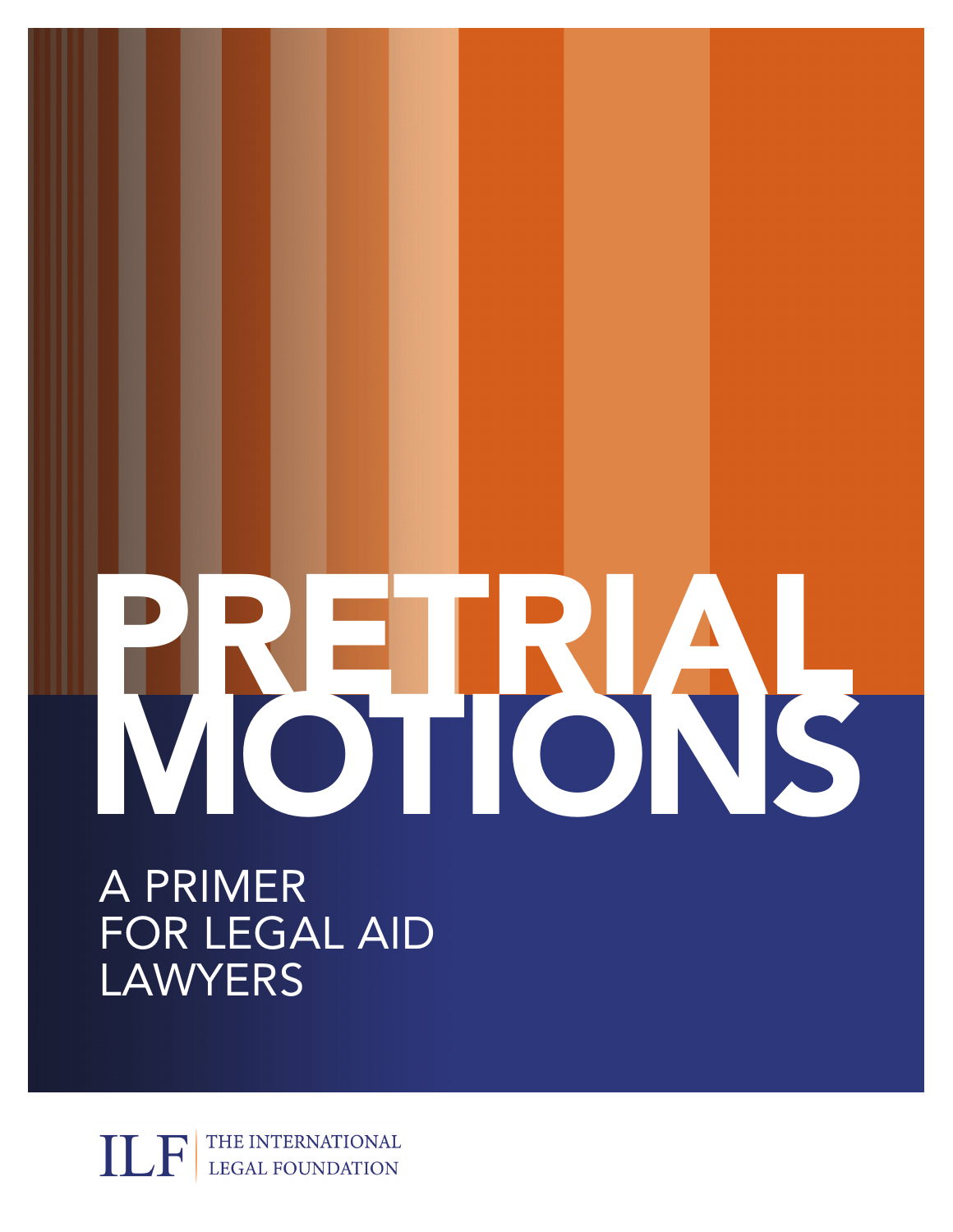# **CONTENTS STNELNO**

# **1 INTRODUCTION**

**2 EXECUTIVE SUMMARY**

- **5 PART 1: WHY PRETRIAL MOTIONS ARE IMPORTANT**
- **8 PART 2: WHAT ARE PRETRIAL MOTIONS?**

# **10 PART 3: INTRODUCING PRETRIAL MOTION PRACTICE INTO DEVELOPING LEGAL CONTEXTS**

# **A. PROCEDURAL ASPECTS**

- 1. TIMING
- 2. STRATEGY

# **B. CATEGORIES OF PRETRIAL MOTIONS AND POSSIBLE GROUNDS**

- 1. MOTIONS TO RELEASE ILLEGAL DETENTION VS. CONDITIONAL RELEASE
- 2. MOTIONS TO DISMISS
- 3. MOTIONS CONCERNING EVIDENCE PRODUCTION AND DISCLOSURE VS. EXCLUSION AND NULLIFICATION
- 4. MOTIONS AFFECTING PROCEDURE

# **20 CONCLUSION**

This publication was written by Holly Hobart, Senior Program Director at the International Legal Foundation (ILF). Special thanks to Mythri Jayaraman, a Federal Public Defender in Philadelphia, Pennsylvania and ILF International Fellow in Palestine, Tunisia and Afghanistan, who assisted in the writing of the first draft. The publication was edited by ILF Executive Director Jennifer Smith.

In preparing this publication, consultations were held with the ILF's legal advocates in Afghanistan, Myanmar, Nepal, Palestine and Tunisia. The ILF would also like to thank the experts from around the world who provided insight and expertise during the peer review process, in particular, David Bulbulia, Irish Barrister and ILF International Fellow; Emmanuelle Debouverie and Jago Russell of Fair Trials; Madhurima Dhanuka, Programme Head, Prison Reforms Programme, Commonwealth Human Rights Initiative, India; Nicolás Laino, Federal Public Defender, Argentina and ILF Board Member; Victor Mhango, Executive Director, Centre for Human Rights Education, Advice and Assistance, Malawi; Shikha Pandey, Indian Advocate and ILF International Fellow; and Natalie Rea, Attorney, Legal Aid Society of NY and ILF Board Member.

The ILF is grateful to the Open Society Foundations and the Oak Foundation, whose generous support of the ILF, and commitment to the provision of quality legal aid services worldwide, has enabled us to draft this publication.

Report design: Ahlgrim Design Group

The ILF bears sole responsibility for any errors or misrepresentations.

© Copyright 2021 by The International Legal Foundation

This work is licensed under the Creative Commons Attribution-NonCommercial-ShareAlike 4.0 International License. To view a copy of this license, visit [http://creativecommons.org/licenses/by](http://creativecommons.org/licenses/by-nc-sa/4.0/)[nc-sa/4.0/](http://creativecommons.org/licenses/by-nc-sa/4.0/) or send a letter to Creative Commons, PO Box 1866, Mountain View, CA 94042, USA.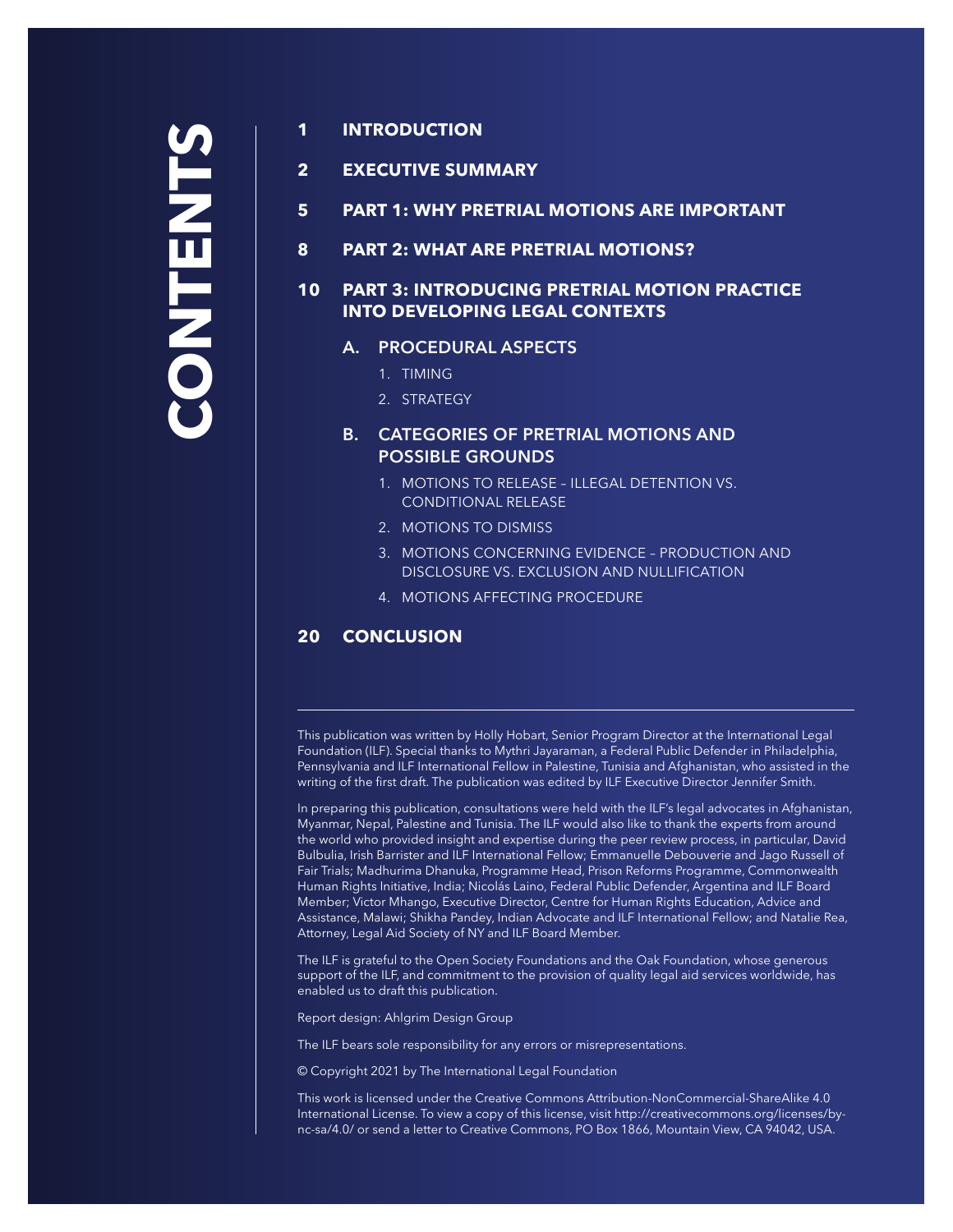*Pretrial Motions: A Primer for Legal Aid Lawyers* is intended to introduce legal aid lawyers across the world to the practice of filing and litigating pretrial motions. Pretrial motions are applications to the court requesting a decision on issues before the trial begins. They are a practical mechanism through which legal aid lawyers can demand a legal remedy from the court for violations of the rights of their clients, or seek a decision on a key issue in advance of a trial on the merits of the case.

Evidence obtained through torture or illegal seizure does not get suppressed or nullified on its own; legal aid lawyers need to submit pretrial motions demanding this remedy. Pretrial motion practice can also ward off prosecutorial misconduct and corruption and increase efficiency of the justice system by providing a means to dismiss cases before the trial starts. Additionally, pretrial motions serve an important role in guaranteeing the fairness of the trial, as courts can prevent the admission of prejudicial evidence, or take other actions to protect the right of the accused to a fair trial.

Pretrial motions are critical to remedying, and ultimately curbing, abuse by authorities. If the court issues an order prior to trial that suspects must be released because they were illegally arrested or detained, evidence must be excluded because it was obtained in violation of the law, or that the case must be dismissed based on prosecutorial misconduct, the court sends a clear message that such actions will not be tolerated.

This primer builds on the ILF's two decades of experience training legal aid lawyers in diverse country contexts around the world to engage in pretrial motion practice. It is meant as a basic introduction to pretrial motion practice, and is intended to raise legal aid lawyers' awareness of their obligation to timely file and argue pretrial motions that may be advantageous to their clients. To help legal aid lawyers advance pretrial motion practice in their specific jurisdictions, the ILF is developing a series of practical country guides that are tailored to local laws, conditions and practice.

For more information about pretrial motion practice or assistance on how to advance this work in a specific jurisdiction, please contact us at **[info@theilf.org](mailto:info%40theilf.org?subject=)**.

# **INTRODUCTIONINTRODUCTION**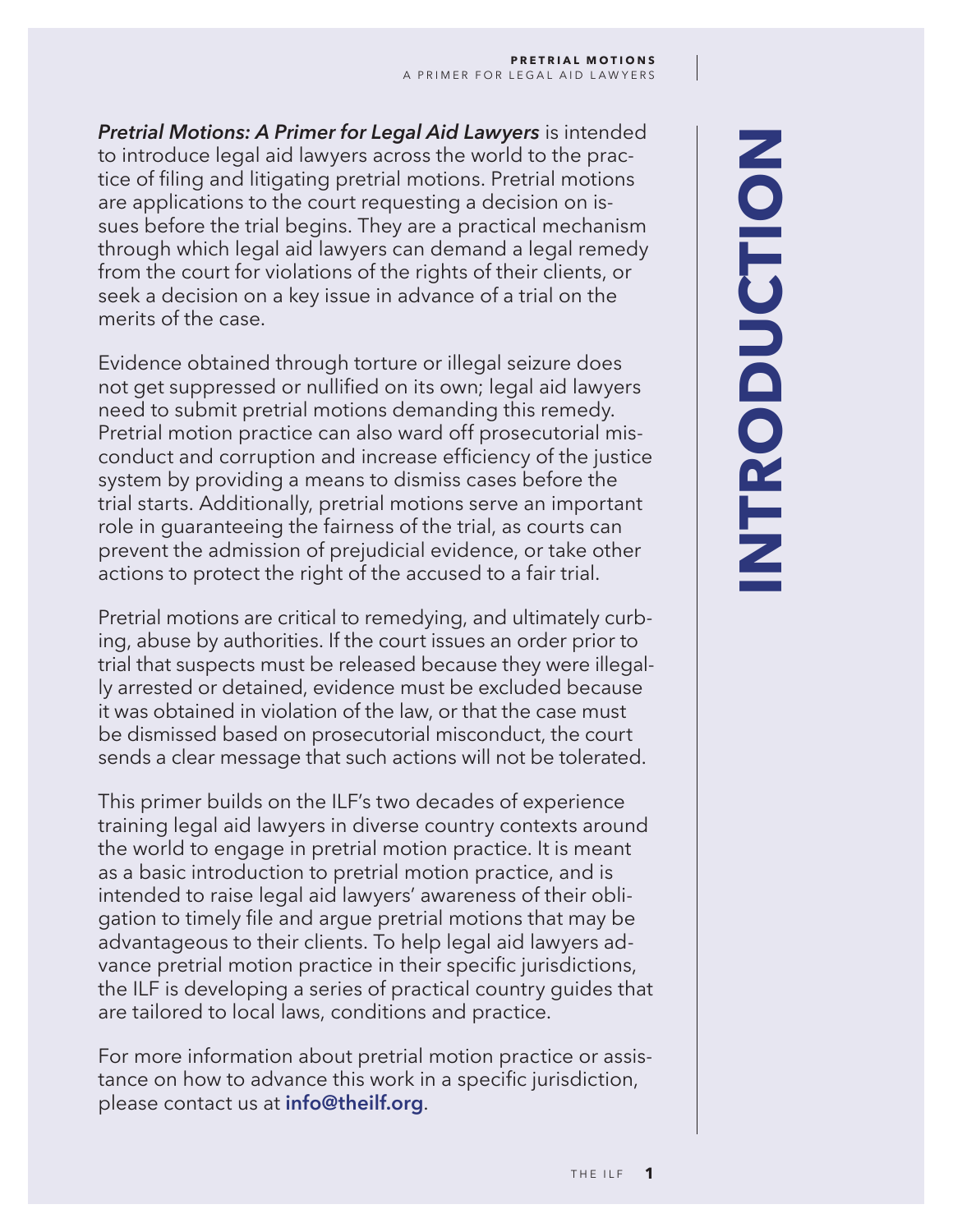**Ensuring the right to a fair trial** means more than just having a defense lawyer defend the accused at trial. It requires that defense lawyers be qualified, capable, and highly trained, and that they engage in zealous, creative, and comprehensive representation of their clients throughout the entire legal process. As legal systems around the world move increasingly towards adversarial (as opposed to inquisitorial) frameworks, the notion of pretrial litigation, through a robust motion practice, will be an increasingly important tool for defense lawyers to provide quality representation. The purpose of this primer is to urge and enable defense lawyers worldwide to incorporate the critical element of pretrial motion practice into their day-to-day representation of their clients.

Pretrial motion practice occurs when the legal aid lawyer approaches the court prior to the final adjudication phase of the legal process to decide a legal issue or grant an appropriate remedy for a violation of their client's rights. Many times, such motions claim that one or more of the client's legal rights have been violated, for example via unlawful arrest, illegal search and seizure of evidence, or in-custody abuse. Appropriate remedies can span from release of the client from pretrial detention, to exclusion of evidence, to full outright dismissal of the case. Pretrial motions to dismiss can also be brought where there is a lack of evidence, lack of jurisdiction, or where the law provides for settlement before trial. Additionally, pretrial motions ensure the fairness of trials. For example, through requests for a change in venue or severance of the case from other co-accused, legal aid lawyers can prevent undue prejudice against the accused.

Although there are numerous legal systems around the world, varying contexts, and a plethora of current pretrial litigation practices and developments, this primer will introduce lawyers to the core practical and strategic elements of an effective pretrial motion practice that can be incorporated into any criminal justice system. The ILF plans to develop country specific supplements to this primer to instruct on the actual legal provisions under which these motions can be introduced in any given legal context. The first supplement was developed in Afghanistan, and it is the ILF's work introducing pretrial motion practice in that country that was the impetus for this primer.

The primer begins by explaining why pretrial motions are essential to an effective defense **(Part 1)**. Not only are the legal remedies of obvious benefit to an individual defendant, they also confer an important benefit on the criminal justice system itself, and, indeed, upon the society as a whole. A culture of pretrial motion practice holds courts to their duty to regulate the behavior of justice system actors, such as police and prosecutors. More broadly, by upholding the constitutional rights of even the most unpopular community

**EXECUTIVE SUMMARYXECUTIVE SUMMARY**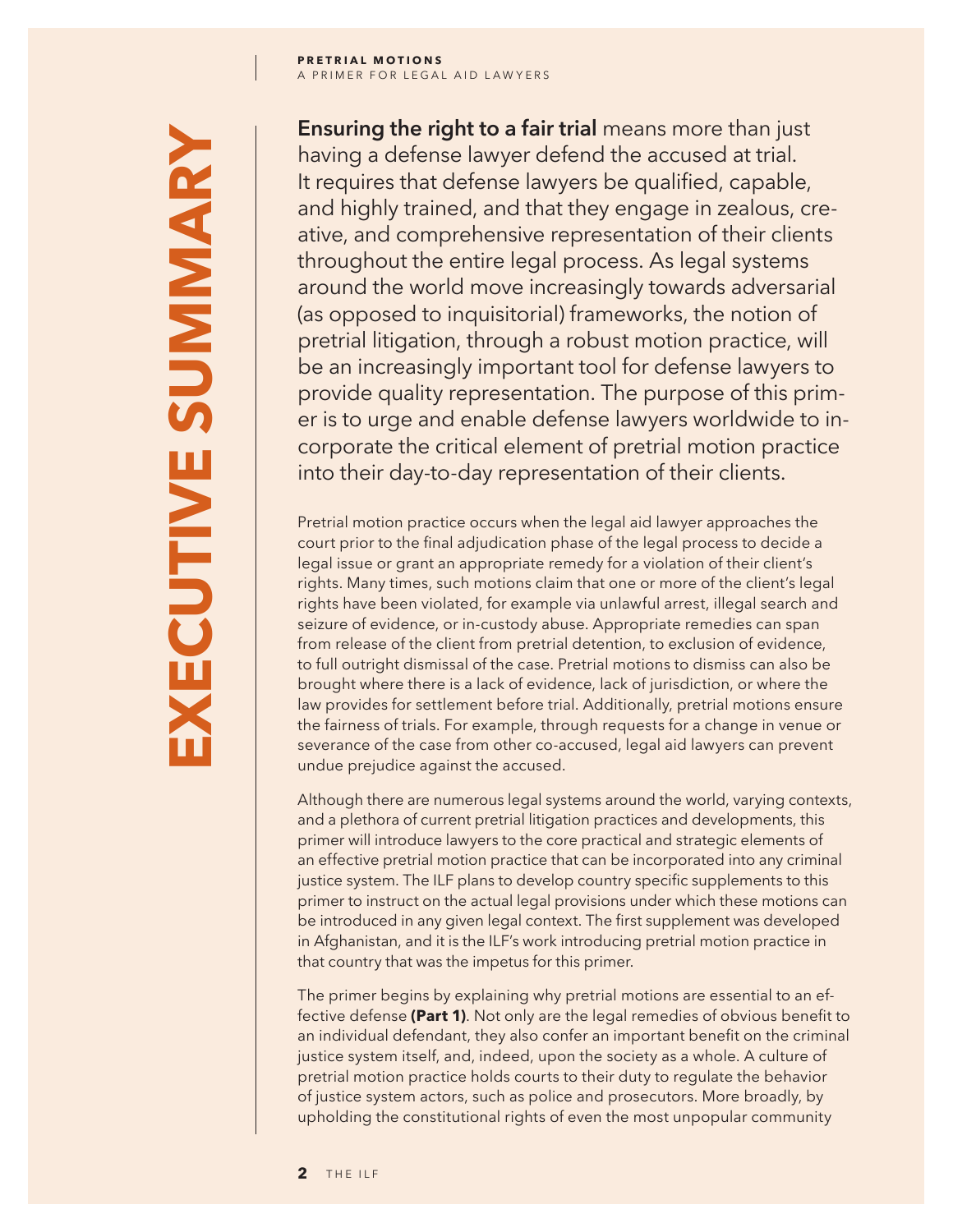members, courts affirm the fundamental nature of the rights themselves, and make clear their applicability to each and every member of society. Through the provision of legal remedies when rights are violated, the rule of law is strengthened and faith in the justice system restored.

The primer next describes the fundamental components of a solid pretrial motion **(Part 2)**, including their history, their conceptual underpinnings, and the international consensus regarding their effectiveness and importance, before turning to the heart of the instruction **(Part 3)**, which provides strategic and tactical guidance on engaging in pretrial motion practice. The first section **(Section A)** discusses the practical and strategic considerations that should guide the lawyer's deployment of pretrial motions: when such motions should be brought (e.g. at the first court hearing or just before trial), to whom (the trial judge or another judge), and for what purposes (i.e. remedying a rights violation, influencing the trial itself and/or developing the record for appeal).

The next section **(Section B)** surveys the four main categories of pretrial motions, providing information and guidance on when and how to use each type:

- **1. MOTIONS TO RELEASE:** Release motions contend that the detention is either unlawful or contrary to the interests of justice or the needs of the court:
	- **a. Illegal Arrest or Detention:** These motions demand release on the grounds that the state has no legitimate right to arrest or detain the accused. Their bases may include a lack of evidence for arrest, or violations of statutory time limits for detention. Release may also be an appropriate remedy where the police failed to honor the accused's right to counsel or to be notified of charges. The only complete remedy for an illegal detention is release, but lawyers may need to consider alternative remedies in certain situations.
	- **b. Conditional Release:** Even if there is a legitimate basis for detention, a court may have discretion to decide whether detention is necessary, such as to ensure that the accused appears for trial, does not interfere with witnesses or evidence, or commit further crimes. Pretrial motions of this type seek to persuade the court that fundamental rights at stake outweigh the possibility of harm, and that pretrial detention should not be the norm.
- **2. MOTIONS TO DISMISS:** A motion to dismiss is a formal request to the judge to discharge the case entirely. This may be granted "with prejudice," meaning that the prosecution cannot ever refile this case, or "without prejudice," in which case the prosecution can refile, usually after correcting some formal or procedural error. Such motions may be brought on procedural grounds (e.g. lack of jurisdiction or lapsed statute of limitation), as a result of insufficient evidence, or because of misconduct so reprehensible as to render the trial irreparably unfair (e.g. torture).

**Through the provision of legal remedies when rights are violated, the rule of law is strengthened and faith in the justice system restored.**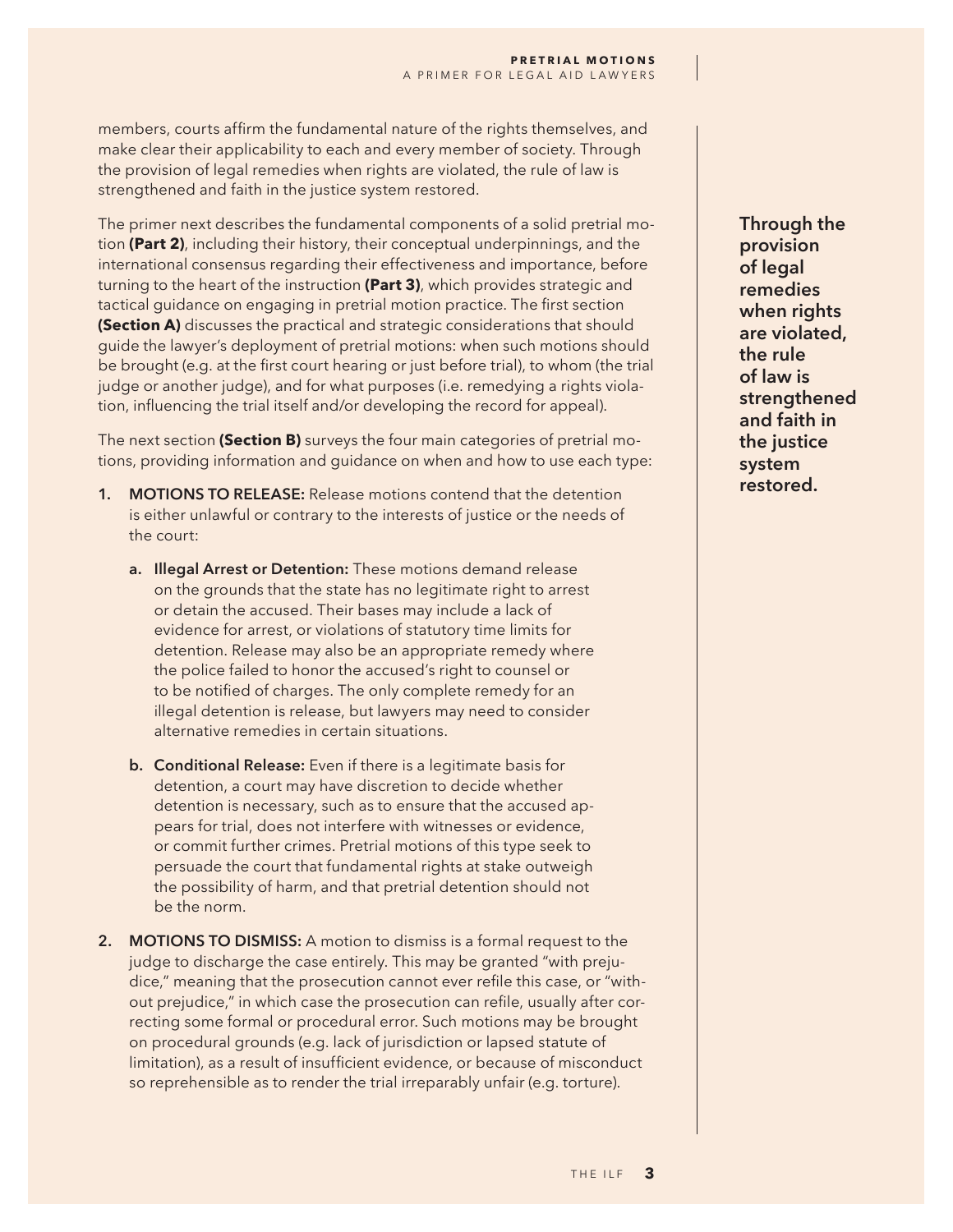**Pretrial motions concerning evidence function not only to protect a client's rights, but to safeguard the integrity of the immediate trial itself and the system as a whole.**

- **3. MOTIONS CONCERNING EVIDENCE:** Procedural rules exist to safeguard the fairness of the trial procedure itself; when such rules are violated, the legitimacy of the court process itself is compromised, irrespective of the accused's actual culpability. Therefore, pretrial motions concerning evidence function not only to protect a client's rights, but to safeguard the integrity of the immediate trial itself and the system as a whole. Generally speaking, such motions come in two types:
	- **a. Disclosure and Production:** For a person accused of a crime to meaningfully defend himself, he must have access to relevant information and evidence, including any potentially exculpatory evidence, which is often held initially by the police or prosecution. Disclosure and production motions ask the court to determine whether the police or prosecution have fulfilled their obligations under the law, and to direct them to do so if they have not.
	- **b.** Exclusion and Nullification: Investigation may lead to the conclusion that a piece of evidence has been unlawfully obtained, e.g., through torture or illegal seizure; it would be profoundly unfair to the accused for that evidence to be used against him at trial. In such cases, motions can seek to exclude this evidence, or even to nullify certain procedures entirely. For this remedy to be effective, it means that even if the evidence is heavily inculpatory, if it is excluded or nullified, it cannot be used or considered in the trial.
- **4. MOTIONS AFFECTING PROCEDURE.** Another category of motions are those that influence the court's procedural decisions in ways that may benefit a client. For example, a lawyer may wish that a case be severed into two separate cases, or alternatively, it may be advantageous to a client to join a co-defendant into their case. A lawyer may seek a change of court, judge or prosecutor, because of prejudice or towards a specialized court more appropriate for the type of case (e.g. domestic violence, or juvenile crimes). While these motions may not immediately end a case, they may significantly impact the fairness and ultimate outcome.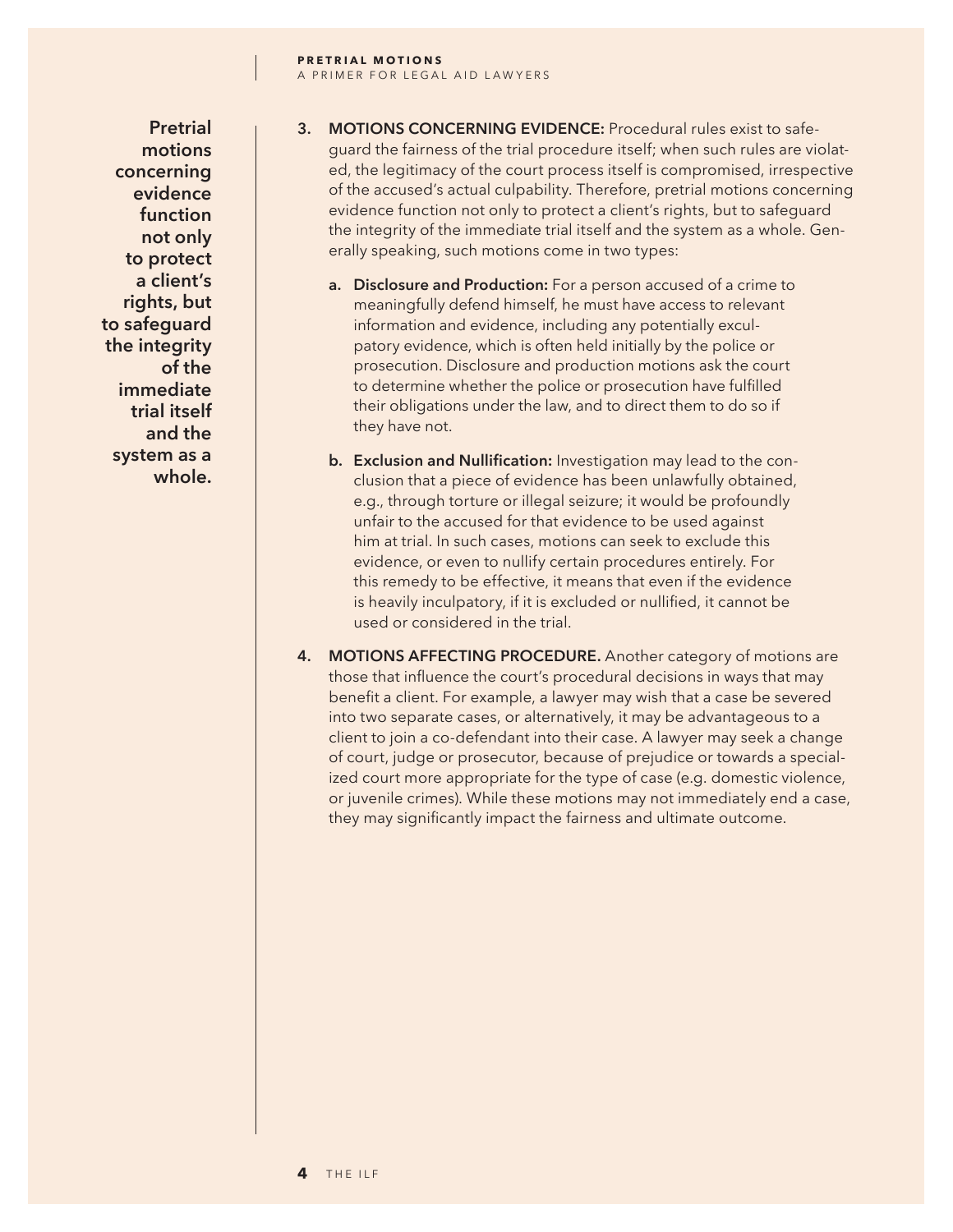# **WHY PRETRIAL MOTIONS ARE IMPORTANT**

**Ensuring that all accused persons** are provided with the right to defense means more than just having a defense lawyer present at trial. Legal aid lawyers are obligated to provide quality representation from the earliest stage of the criminal process, including the protection of individual rights and due process of law. Pretrial motions are one tool to be used in fulfilling this duty and work to uphold broadly the fundamental right to present a complete defense in a full and fair trial by a neutral tribunal. As explained in the ILF's publication *Measuring Justice: Defining and Evaluating Quality for Legal Aid Providers*, engaging in pretrial motion practice is a requisite action to providing quality representation and a performance standard against which lawyers' performance can be monitored, evaluated and improved.

Pretrial motions are a practical measure through which legal aid lawyers can meet their commitment of protecting the rights of their client, by demanding a legal remedy from the court for rights violations, in advance of the substantive trial on the merits of the case. The concept that for every right there must be a remedy is a basic concept underlying the rule of law, and is in and of itself a fundamental right. The Universal Declaration of Human Rights, Article 8 provides that, "[e]veryone has the right to an effective remedy by the competent national tribunals for acts violating the fundamental rights granted him by the constitution or by law." Pretrial motions can be engaged to demand a specific remedy for an individual client, but also, used consistently, pretrial motion practice can be used strategically to address systematic and widespread violations, like unlawful arrests or use of torture to coerce confessions.

Courts must therefore understand that they not only have the authority to provide relief, but that they have the responsibility to do so. If suspects are released based on illegal arrest or detention, if evidence is excluded when obtained in violation of the law, if cases are dismissed based on gross misconduct or insufficient evidence, the court sends a clear message that such actions will not be tolerated. By introducing these violations early and in front of a neutral arbitrator, legal aid lawyers ensure that the issues are fully

# **PART 1**

**The concept that for every right there must be a remedy is a basic concept underlying the rule of law, and is in and of itself a fundamental right.**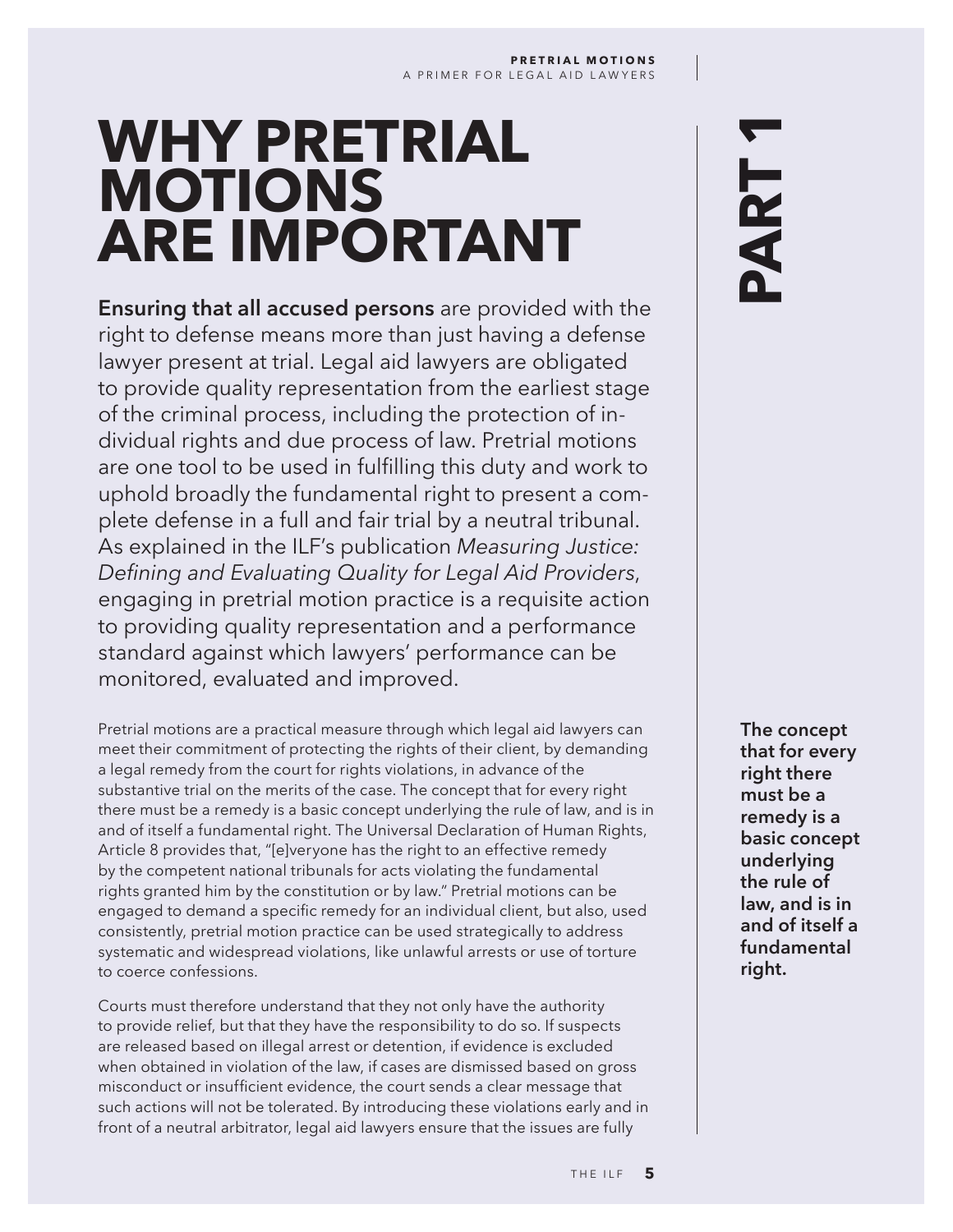**In different legal systems… the roles and legal authority of the police, prosecutor and court vary during the investigation and pretrial stages of the case. However, the role of the defense lawyer to litigate rights violations early and thoroughly is a constant across systems.**

and fairly heard, as part and parcel of a complete defense. Moreover, lawyers ensure that due process, fair trial principles and individual rights prevail.

Additionally, pretrial motions hold the justice system accountable and ensure the fulfillment of each actor's responsibility in the administration of justice. In different legal systems (primarily Civil Law/Inquisitorial systems vs. Common Law/Adversarial systems), the roles and legal authority of the police, prosecutor and court vary during the investigation and pretrial stages of the case. However, the role of the defense lawyer to litigate rights violations early and thoroughly is a constant across systems. Laws and procedure codes generally provide the accused the opportunity to appear before a judge early in the process, even where the police or the prosecutor controls investigation and/or there are long periods of investigation and presentation of evidence before indictment or confirmation of charges. As the prosecutor is, by definition, the adversary of the accused, and the prosecutor and the police are unlikely to agree to the defense lawyer's requests for release or other legal remedy, defense lawyers need to get these issues in front of judges, who are (in theory) neutral and are required to apply and uphold the law as written.

Subject to strategic decisions and individual client interests which will vary from case to case, the defense lawyer's guiding principle should generally be to bring the rights violation to the attention of the court as early as possible, and secure a timely remedy for the client. There are few reasons to wait until trial to argue, for example, that the client's right against arbitrary detention has been violated, or that illegally obtained evidence should not be admitted as proof of guilt. These issues can be litigated well before trial on the merits of the case. By the time a case reaches trial, it is often too late for the court to grant a remedy for any rights that may have been violated.

 In addition to ensuring protection for fundamental rights and adherence to the rule of law, pretrial motions contribute to more effective administration of justice by:

## **a. Reducing pretrial detention:**

Pretrial motions are key to advocating for the right to liberty and the presumption of innocence, which are undermined by pretrial detention. If there is no process whereby release serves as a remedy to violations of rights and laws, and if motions for pretrial release are not a routine part of the criminal procedure practice, prisons will remain overcrowded and injustices will continue. Accused persons will be subjected to the detrimental impact of incarceration and be unfairly punished before any conviction, and many will be pressured to plead guilty to get "time served" and get out of jail instead of pursuing their right to trial.

## **b. Avoiding unnecessary prosecution:**

Each time an individual faces prosecution, it not only places a burden on the resources of the criminal justice system, but it also places a burden on the resources of the individual, his family, the complainant, and other witnesses in the case. Further, flaws in the justice system mean that all prosecutions run the risk of placing the accused — who is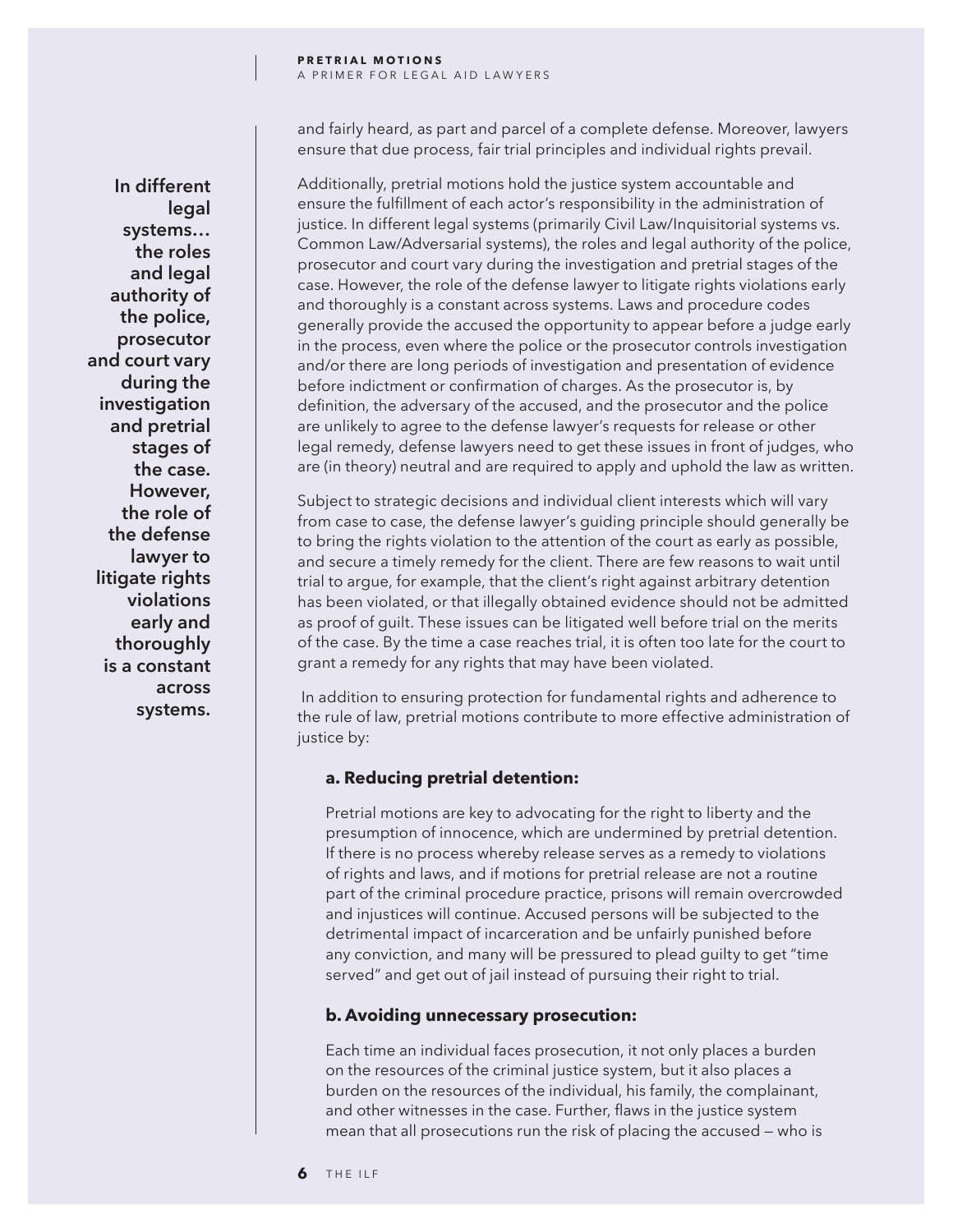presumed innocent — in danger of a wrongful conviction. An unnecessary prosecution heightens the risk of an unfair and tainted trial, an unfounded conviction, and wrongful imprisonment. Moreover, particularly lowrisk accused, like juveniles or first-time offenders, will be better served by diverting them from the criminal justice system, and focusing on rehabilitation as a means to decrease recidivism rather than prosecution. The criminal justice system relies on strong defense lawyers to advocate for their clients. This starts with filing motions to dismiss or reduce charges before trial, to prevent unfair prosecutions from proceeding to trial.

## **c. Saving resources:**

Trials and imprisonment are costly. If there is insufficient evidence to ultimately sustain a conviction or there exists a violation of rights or law that impairs the fairness of the proceedings, it is better to dispose of the case earlier rather than to allow the courts, prisons, prosecution office, and accused to spend unnecessary money and time on a trial.

# **d. Enhancing public confidence in the legal system:**

Through pretrial motions, the constitution and the law come to life. Even in established democracies, the public's trust and confidence in government institutions and the rule of law can be low. Although the law may provide for fundamental rights and protections for all citizens, the public will not have confidence in the government's commitment or ability to protect these rights unless there is a mechanism to protect them. Pretrial motions are one such mechanism that can help to increase public confidence in the justice system.

**If there is insufficient evidence to ultimately sustain a conviction or there exists a violation of rights or law that impairs the fairness of the proceedings, it is better to dispose of the case earlier rather than to allow the courts, prisons, prosecution office, and accused to spend unnecessary money and time on a trial.**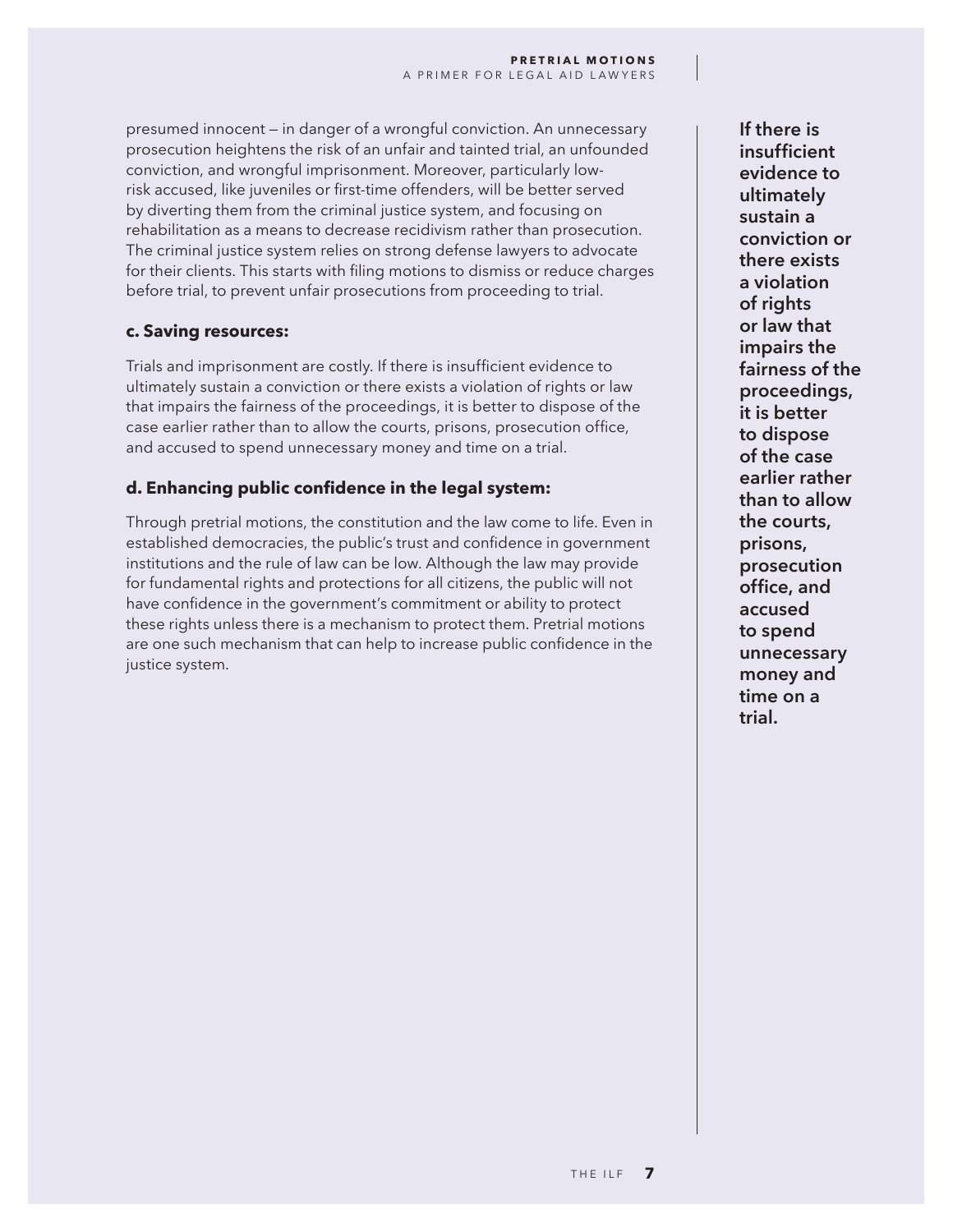### **PRETRIAL MOTIONS** A PRIMER FOR LEGAL AID LAWYERS

# N PART

**Mathematical**<br> **notion**<br> **motion**<br> **notion**<br> **notion**<br> **notion**<br> **notion**<br> **notion**<br> **notion**<br> **notion**<br> **notion For purposes of this primer, any motion submitted, argued and decided by a judge before the substantive consideration of the merits of the case by the trial chamber can be considered a pretrial**  motion.

# **WHAT ARE PRETRIAL MOTIONS?**

A motion is an application to the court made by a defense lawyer or prosecutor, requesting that the court make a decision on a certain issue before the trial begins. This is a form of litigation. Critically, the motion must present a demand for a remedy in the event that the court agrees there has been a violation of law. Without a remedy for the violation, the right itself has little meaning. Therefore, the defense lawyer must be clear in what the motion is demanding the court to do. The opposing party is usually allowed a chance to respond to the motion and then the court makes its determination through a judgment, decision or order. Sometimes a pretrial application is submitted to the prosecution or police, and this may be supported in law, rooted in practice, and in some cases, strategically appropriate. However, for purposes of this primer, applications to prosecutors or police are not considered pretrial motions, nor are they considered litigation in that a court is not deciding on the issue. Pretrial motions must be submitted and argued to the court which has authority to decide and act on an issue of law.

The concept of "pretrial" can mean different things in various legal systems and when dealing with different types of criminal cases. In some jurisdictions, there may be a lengthy investigation period before the case is submitted to the court and a relatively short period in front of the court. In other jurisdictions, there may be an extended pretrial period of presentation of evidence in court by the prosecution before a formal framing of the charges and plea is entered. Relatedly, who is the authority over the pretrial period will vary as well. In some jurisdictions and in certain types of cases, usually less serious charges, the responsibilities of an investigative or pretrial judge may be carried out by the prosecutor. For purposes of this primer, any motion submitted, argued and decided by a judge before the substantive consideration of the merits of the case by the trial chamber can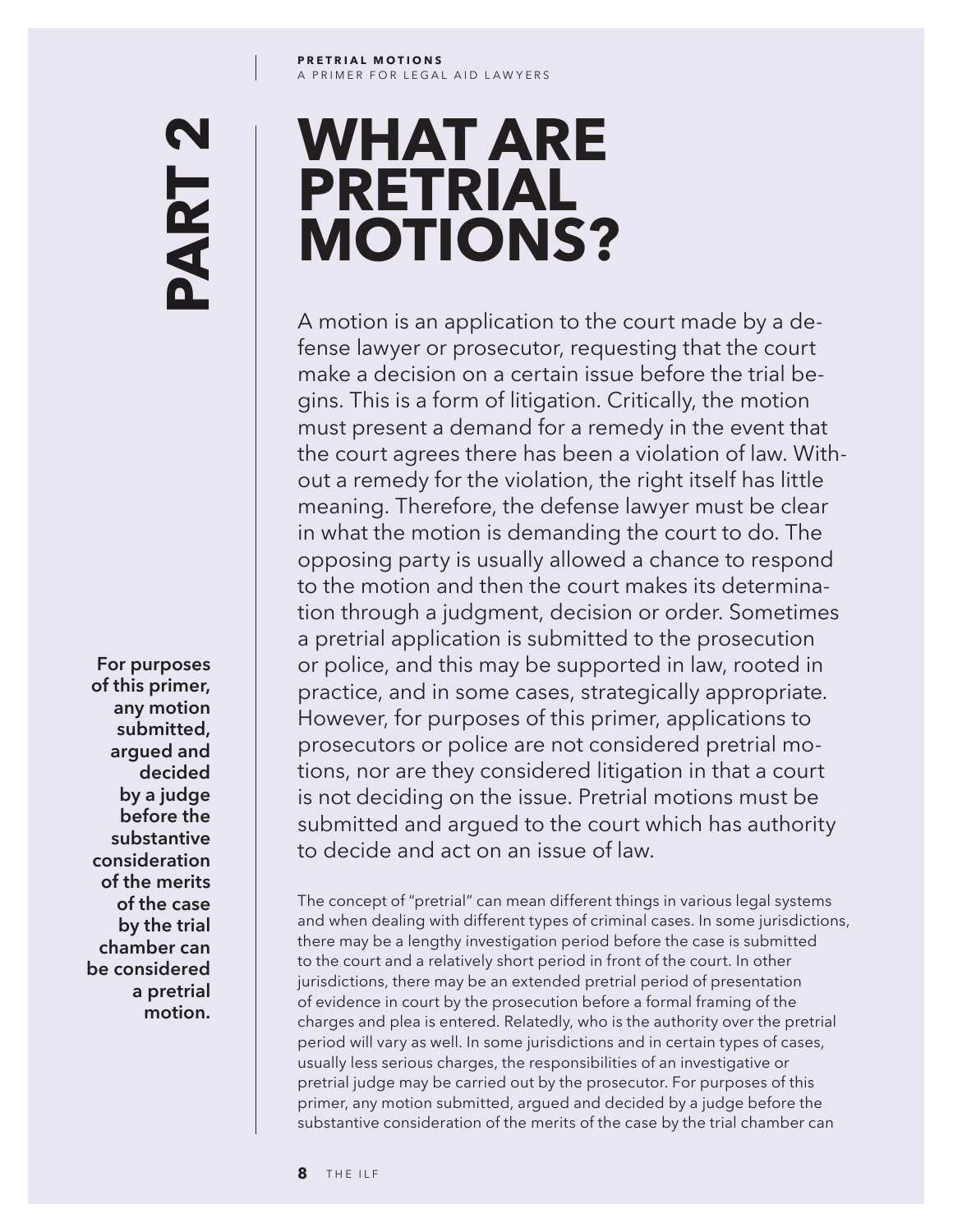be considered a pretrial motion. Motions in *limine litus*, or at the start of trial, whether decided by the judge at the time of submission or as part of the final judgment, are not considered pretrial motions.

It bears repeating, where the rights at play are those that arise during the early stages of the case (i.e. during investigation), the defense lawyer should fight to get in front of a judge and represent the client as early as possible. Any statement by the court that it does not have jurisdiction over a case or an issue during the pretrial investigation stage is usually flawed, since mechanisms in the law (explained in detail below) generally provide for pretrial appearances, hearings and the submission of motions. Thus, introducing and developing a pretrial motion practice will generally be a question of changing practice and implementing the law, rather than changing the law itself.

Pretrial motions are usually written submissions on important points of law in the case that will be added to the court file and become a part of the record for review. A legal issue raised in a pretrial motion may need to be fully litigated at a hearing in front of the trial judge, and subsequently through revisions or interlocutory appeals, before proceeding with the trial. The appeal court can look at the record from the lower court in order to understand the issue and the argument. Additionally, in systems where direct appeals are not *de novo*, pretrial motions "preserve the issues for appeal."

There is a well-established history of pretrial motions in many legal systems. Perhaps the most hallowed of these is the request for relief through a writ of habeas corpus. References to habeas corpus can be found in England as far back as the 12th century, when the king was entitled to have an account of why the liberty of any of his subjects was restrained. It became a more established form of relief in England in the 1600s, although there have been periods of time when habeas corpus was restricted or suspended. The plenary right to challenge one's detention is also well-settled in international human rights law, including the Arab Charter on Human Rights and the International Covenant on Civil and Political Rights. Some countries, such as Pakistan, the United States, and India, have enshrined the right to challenge detention in their constitutions. Other countries, including Yemen, Iraq, and France have a combination of constitutional and statutory mechanisms to challenge illegal detentions. Habeas corpus relief is of paramount importance because it allows unlimited access to the courts to challenge the legality of detention.

There are other well-established grounds for pretrial motions, including preliminary hearings in the United States, that require a judicial finding on whether there is enough evidence to proceed with the case against a particular suspect. Criminal procedure codes and case law across many legal systems support litigation of issues pretrial, and some jurisdictions, more commonly in adversarial systems, already have a particularly strong practice of pretrial motions to challenge police or prosecutorial misconduct. There are hearings to determine whether evidence was seized in accordance with the law, whether one's property was searched in a constitutionally sound manner, and whether an accused's statement was given voluntarily. Strong and oft recurring issues and grounds for pretrial motions will be discussed below.

**Introducing and developing a pretrial motion practice will generally be a question of changing practice and implementing the law, rather than changing the law itself.**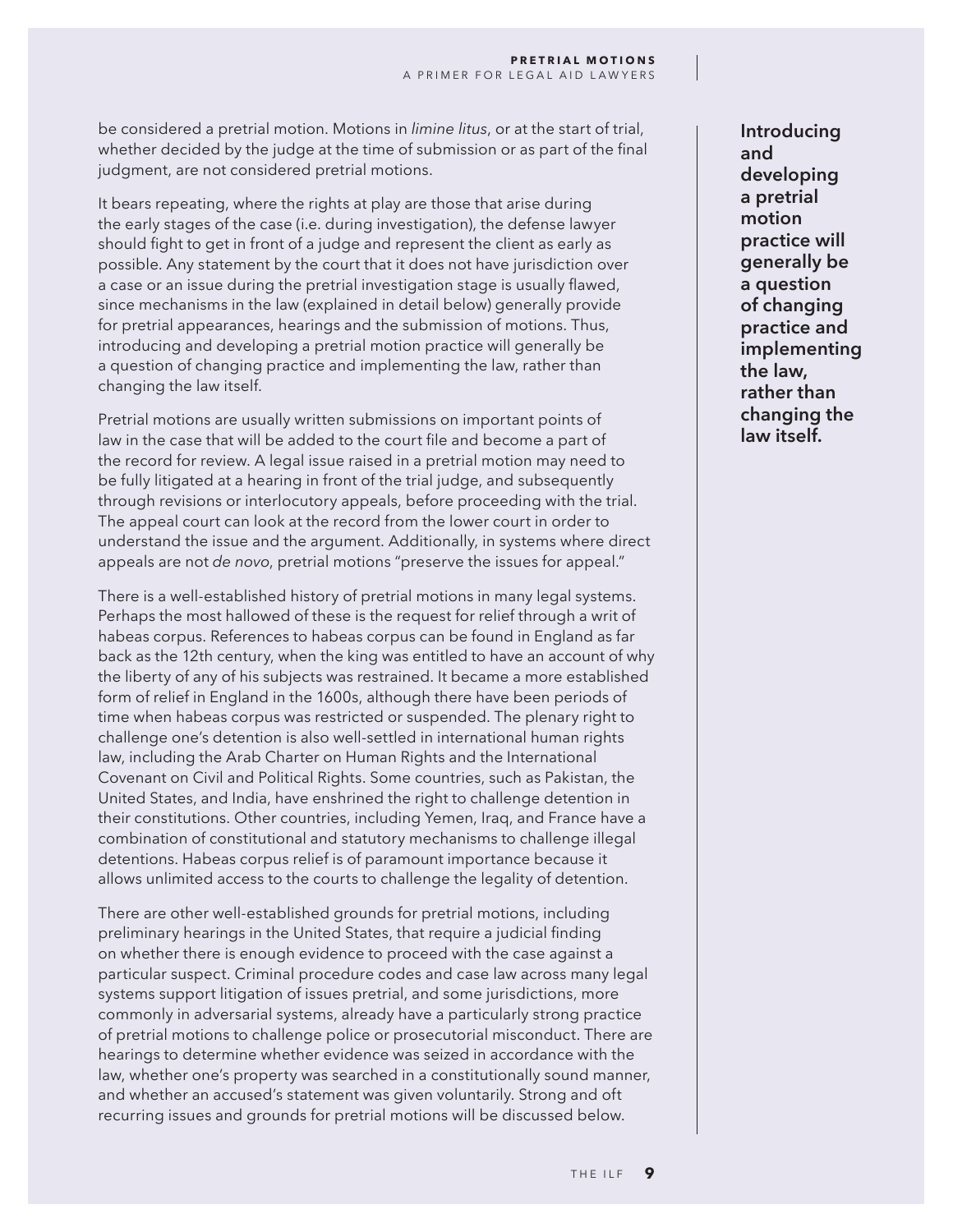### **PRETRIAL MOTIONS** A PRIMER FOR LEGAL AID LAWYERS

# Q. PART

# **INTRODUCING PRETRIAL MOTION PRACTICE INTO DEVELOPING LEGAL CONTEXTS**

# **PROCEDURAL ASPECTS**

# **1. TIMING**

In general, when the legal aid provider files pretrial motions is crucial. In jurisdictions where pretrial motion practice is well-established, the criminal procedure code or other statute may dictate when a particular motion can be brought and/or the time requirements for submission of opposition (if any) and the issuance of a decision. This is sometimes called a "motions schedule." For example, the statute may state explicitly that the prosecution must file for an extension of detention within 7 days of the initial detention order. This means at the end of those 7 days, the defense lawyer must be ready to file a motion objecting to the extension of detention.

In jurisdictions where pretrial motion practice has not yet been wellestablished, legal aid lawyers may question when they can submit motions to the court. All other things being equal, defense lawyers should seek to file a motion as early as possible. Where statutes do not explicitly state when the motion should be filed, lawyers should attempt to file pretrial motions at other statutorily mandated pretrial hearings, including at remand hearings which often take place within 24-48 hours of the arrest. In all cases, the defense lawyer should determine when to submit in a timely manner, based on what the motion is for and the remedy being sought. For example, if the defense lawyer wants to argue a motion alleging that the charging instrument is legally insufficient, the time to litigate this motion would be when the case is initially transferred to the court or the charge is framed. General pretrial motions for release, on the other hand, should be filed as soon after the arrest and original detention as possible, while an illegal detention hearing is usually permitted at any stage of the proceedings.

The timing for each motion will depend on both the law and the defense lawyer's legal strategy. If there is nothing in the law expressly prohibiting filing of applications to the court, then a motion to exclude certain evidence or nullify a case, for example, could be filed any time before delivering the final argument at trial. While many times it will be best to file these motions early, there may be strategic reasons to wait until later. The important thing is to

**possible.**<br> **possible.**<br> **possible.**<br> **possible.**<br> **possible. All other things being equal, defense lawyers should seek to file a motion as early as**  possible.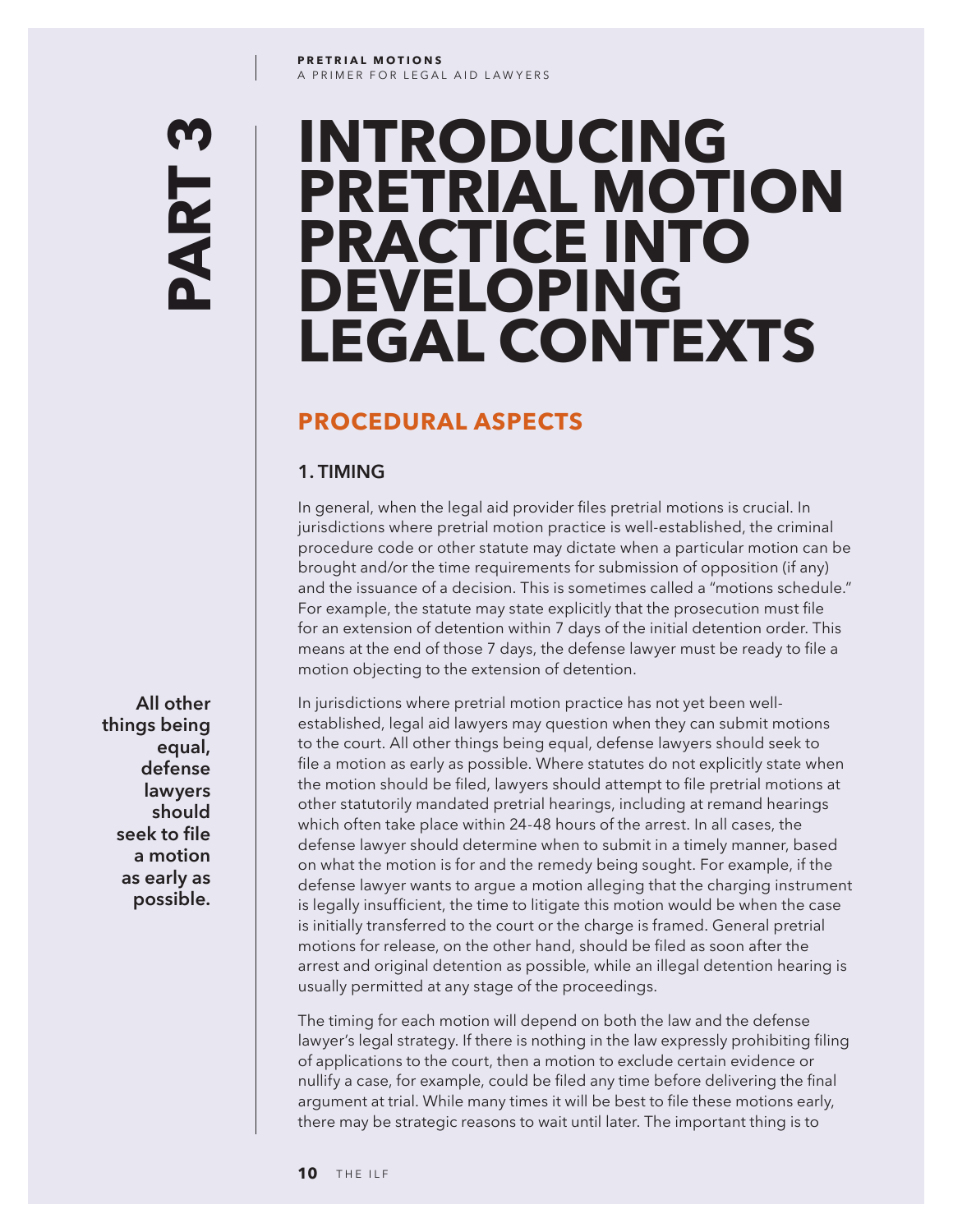litigate these motions before the commencement of the trial or the substantive decision on the merits of the case, as determination on these issues will affect the progression of the case and development of the defense theory.

# **2. STRATEGY**

The timing of when to file a particular pretrial motion also depends on strategy. For example, although normally a motion to dismiss based on the legal insufficiency of the charges is best to litigate when the case is first referred to the court, there are times when this motion may be best to litigate just before the trial. In this way, the defense lawyer can limit the time the prosecution has to change the charging document to account for or explain away missing information, gaps in the case, or inaccuracies. Part of the strategy may also include considering the judge. If the case comes before different judges for different stages of the case, the defense lawyer may decide whether or not to file the pretrial motion depending on the judge.

Moreover, the defense lawyer may not have the grounds for a pretrial motion until hearing from a certain witness or discovering certain evidence. This can affect both the timing of the motion and the specific request in the motion. For example, there may be a hearing with a supposed eyewitness to learn how the post-incident identification came about. After hearing from this witness, it may become clear that the "positive" identification of the suspect was actually a result of illegal, suggestive police misconduct, requiring a pretrial motion to preclude the identification from being admitted at trial. Therefore, the defense lawyer might submit a motion asking for a hearing of a particular witness in order to get the facts to determine the pretrial issue. Additionally, the ability of the prosecution to fix any mistakes in the case and the ability of the prosecution to take an interlocutory appeal after a pretrial motion are other factors worthy of consideration. Delays in the case as a result of the pretrial litigation are an important concern, particularly if the client is detained.

There are often several possible remedies for the violations raised by the defense lawyer. These remedies could range from something as terminal as a complete dismissal of the case to something more symbolic, such as a reprimand of the authorities. There is no need to choose only one remedy, or to only ask for the remedy that is most commonly granted. Rather, the defense lawyer should aim high – i.e., the defense lawyer should begin by asking for the most significant remedy permitted under the law. In the context of rights violations, this remedy will typically be a dismissal of the entire case with prejudice (banning the prosecution from bringing the charges again). If this request is not granted, the defense lawyer can then move for the next level of sanction – whether that is a dismissal without prejudice, exclusion of particular evidence, or a warning to the prosecutor or police to deter future misconduct. If each request is denied, the next level of remedy may be requested. In this way, there is a greater likelihood of obtaining a more significant remedy. This approach also ensures that the record is stronger for appeal, as the higher courts will have all of the previous remedies that were requested before them, and may consider each one in turn.

**There are often several possible remedies for the violations raised by the defense lawyer. These remedies could range from something as terminal as a complete dismissal of the case to something more symbolic, such as a reprimand of the authorities.**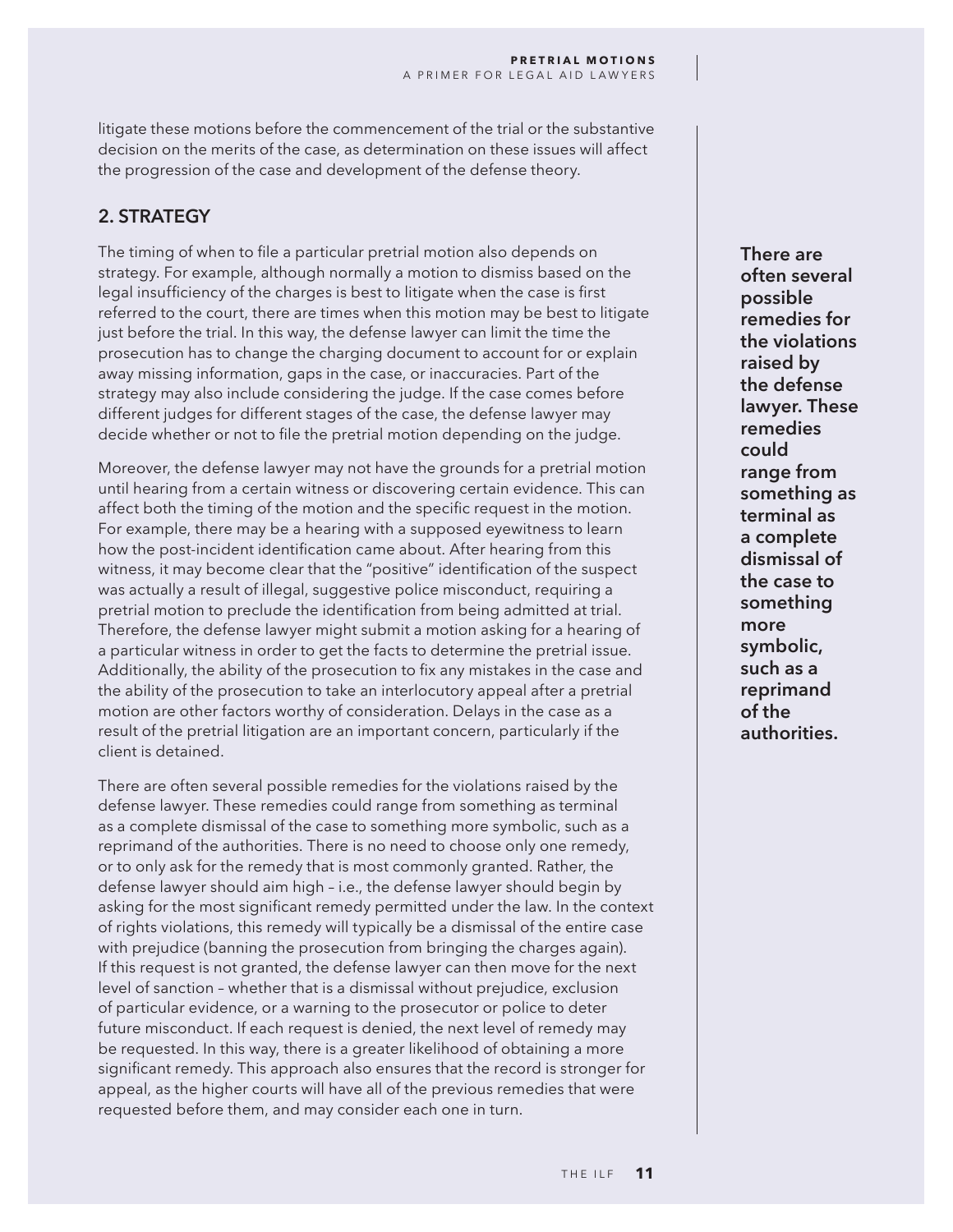The defense lawyer may want to entreat the authority of the court. Litigating issues pretrial gives the court – and the judge – an opportunity to affirm its authority. In the written motion and/or in oral argument, the defense lawyer can remind the judge that it is the court's interpretation of the law, not the prosecutors', that determines the validity and outcome of a pretrial motion.

# **CATEGORIES OF PRETRIAL MOTIONS AND POSSIBLE GROUNDS**

Common legal grounds or issues for pretrial motions are presented here under four general categories of pretrial motions: motions to release, motions to dismiss, motions concerning evidence, and motions affecting procedure. Please note that this list of categories is not meant to be exclusive and should not limit a defense lawyer's creativity in filing pretrial motions. Similarly, the legal grounds may appropriately be raised under more than one category, or in other words, multiple remedies may be (and often times should be) sought for one legal issue. For example, the defense lawyer might seek dismissal in addition to release, for a particularly egregious instance of illegal detention. Or the defense lawyer might argue for exclusion of a confession based on torture in the event that the court decides not to grant the initial request of dismissal. Certain terminology, e.g. nullification, may also cross categories, like motions to dismiss and motions to exclude. For the sake of clarity and brevity, the grounds are presented below only under one category.

# **1. MOTIONS TO RELEASE — ILLEGAL DETENTION VS. CONDITIONAL RELEASE**

**Introduction:** This section will consider the difference between litigating a pretrial motion on illegal detention and on conditional release. Although there is an interplay between the two issues, the legal argument and the litigation process are different. Illegal detention violates the client's fundamental right to be free and not to be detained arbitrarily or unlawfully. The main remedy for this illegal action is to release the client immediately. Since the issue is not one of discretion, the defense lawyer may try to fully litigate this issue through interlocutory appeals and revisions. In a conditional release motion, the defense lawyer is not necessarily arguing that detention is a violation of the law. Instead, the argument rests more on the principle that there is not sufficient justification to detain the accused and the court should, in its discretion, release the accused pretrial. There must be concrete reasons to detain someone despite the presumption of innocence and fair trial rights, and issues of equal protection of the law (particularly for the poor and marginalized) must be addressed in determining the fairness of bail decisions. Moreover, there are policy considerations here, as well, in that alternatives to pretrial detention, like work programs, school, drug treatment or other monitored services, will better rehabilitate the individual, protect and improve society, and address problems with the system, like prison overcrowding and exorbitant costs. There are several alternatives in addition to release without conditions that the judge can consider. Denial of a conditional release request may warrant an appeal or revision, but in most cases, because it is based on judicial discretion, it will not.

**Illegal detention violates the client's fundamental right to be free and not to be detained arbitrarily or unlawfully. The main remedy for this illegal action is to release the client immediately.**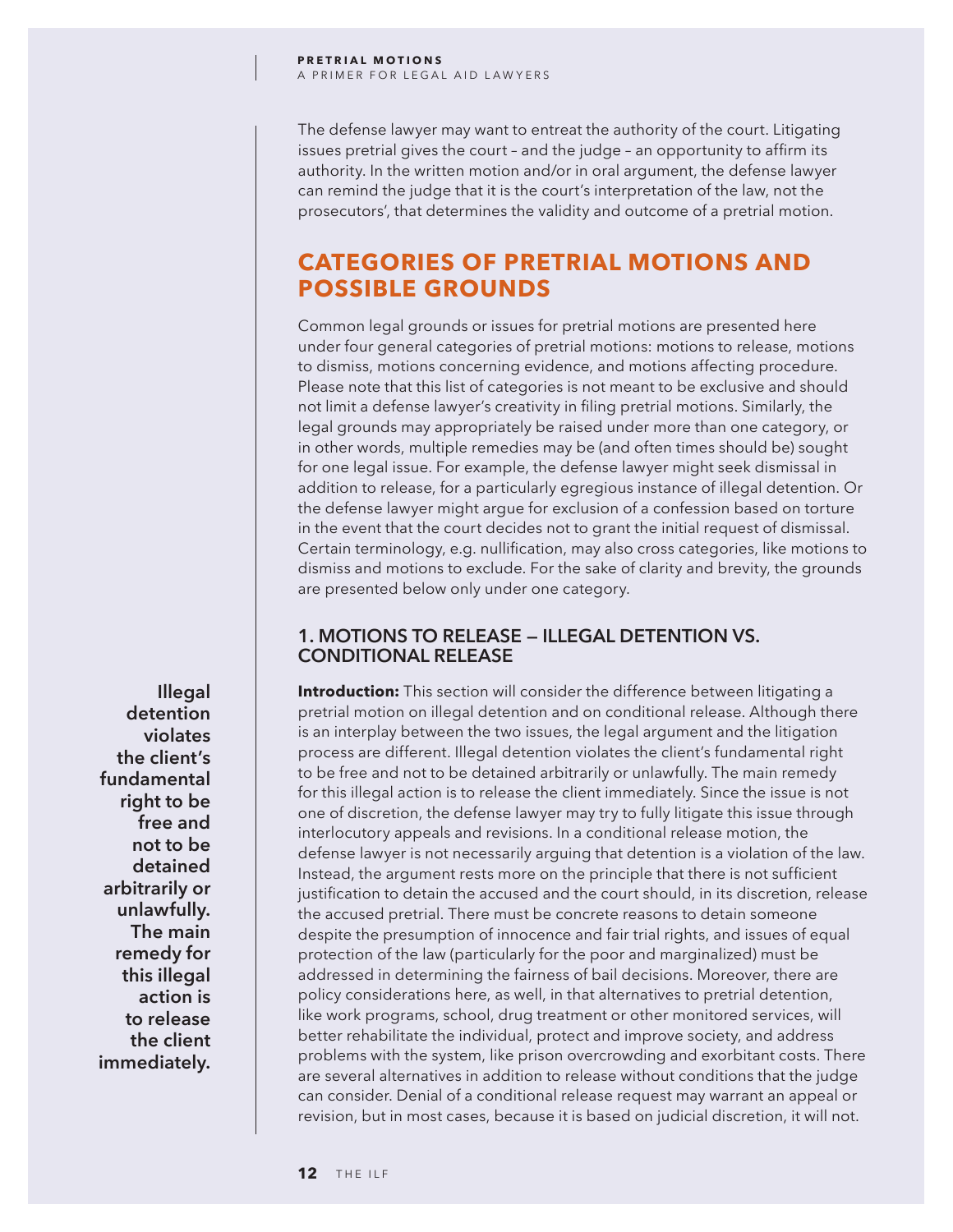# **A. Illegal Detention:**

There are several grounds on which a detention may be illegal. The most clear-cut ground is usually based on statutory time limits, like the length of time someone can be held by the police before being brought to court, or the number of days someone can be detained during investigation before a formal charge is brought. Additionally, there are sometimes statutory time limits regarding "speedy trial" and how long someone can be detained before the start of trial. In other jurisdictions, there are not explicit time limits for detention, but defense counsel can still make an argument that the detention is illegal based on an unreasonable delay and violation of speedy trial rights. Arguments can be made that detention is illegal when other rights are violated, as well, like the right to counsel or the right to be notified of the charges. Someone may also be detained without due process of law, as when detained without a hearing or after an improperly conducted hearing. There may be additional protections for vulnerable groups, like children and the infirm, so more specific arguments should be considered.

The impact of illegal detention is great, and there may be several resulting violations and remedies to consider, but the principle remedy to illegal detention is release. Each day that the client is illegally detained is a day that the client's fundamental rights and human dignity are being violated. When someone is released to remediate the violation of being illegally detained, the case is not over. It continues while the defendant is at liberty, meaning that he must appear for subsequent court dates.

A motion to release based on illegal detention must, at a bare minimum, contain a law and a statement of fact showing that law has been violated with the result that the detention is no longer permissible. As introduced above, a writ of habeas corpus is a centuries-old legal action brought to secure the release of a person from illegal detention. This mode of recourse is a safeguard against arbitrary and unlawful state action. Habeas corpus ensures the separation of powers, in that the judicial branch checks the power of the executive branch. It can be brought at any time and requires that the person being detained be immediately brought before a judge (habeas corpus is Latin for "produce the body"). Because a request for habeas corpus relief can be brought at any time, it is one of the most effective tools for challenging illegal pretrial detentions in a timely fashion. Where there is no explicit reference to "habeas corpus" in a particular country's statutory codes, there should be one or more provisions which can be interpreted to allow for a petition in the nature of a writ of habeas corpus, or at the very least hearings or court dates where the defense lawyer can raise the issue.

While release is the only complete remedy for illegal detention, when judges are pervasively unwilling to release defendants pretrial, even those being detained illegally, additional options may be available. Statutory schemes may provide for an action for money damages for illegal detention. (It should be noted, that depending on the procedural law for such an action, the individual will likely need an order from a judge finding the detention illegal, so the threat that the detention facility or detainer will need to pay monetary compensation may actually act as a disincentive to the court to rule that the detention is illegal.) Alternatively, a hearing on the issue of detention, in and

**A motion to release based on illegal detention must, at a bare minimum, contain a law and a statement of fact showing that law has been violated with the result that the detention is no longer permissible.**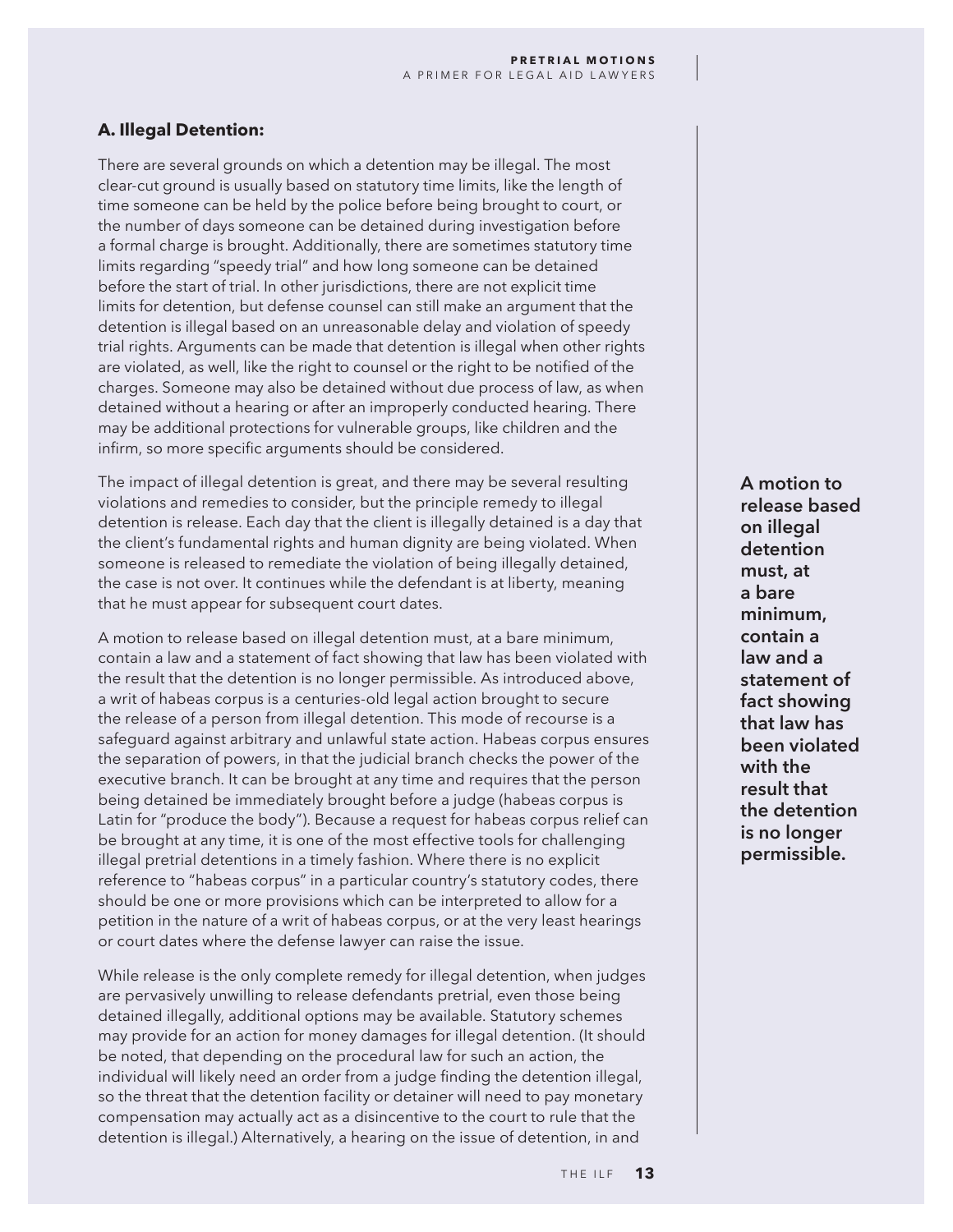of itself, can be considered a limited remedy to the violation, as the injured party is at least afforded due process, may be able to call and confront witnesses, discover the basis or strength of the accusation, and argue and advocate for further relief.

# **B. Conditional Release:**

Statutory schemes usually provide for legal bases upon which accused individuals can be detained pretrial. Generally, they will include whether there is a risk that the accused will fail to appear for trial, interfere with evidence, commit other crimes, or disrupt public order. They may also include the nature or severity of the alleged crime. Although in a few jurisdictions the default is for pretrial release and the prosecution may show any of these risks in order to trigger detention, in most systems, the determination of the court whether detention is justified will come down to discretion.

Pretrial conditional release can be requested from the court on any case. There are at least four essential aspects of any successful conditional release motion: an argument that pretrial detention is in conflict with fundamental rights and principles of justice, including the presumption of innocence; indication and explanation of statutory requirements of detention, and whether they were either not met or violated; the basic facts of the client's life, including their ties to the community, family obligations, and the likelihood that they can be trusted to return to court; and the legal factors of the case itself, including weaknesses in the case, potential for non-jail sentences, and any other relevant factors that would warrant release of the client.

Legal aid lawyers can advocate that there are less restrictive methods than incarceration which will ensure that the client will be present in court and that the administration of justice will be served. Conditional release allows the suspect/defendant to be released while awaiting or during the trial with certain conditions or restrictions. The rules for conditional release vary depending on the jurisdiction. Someone can be released on their own promise to come back to court with the understanding that they are subject to arrest and detention if they fail to appear. Conditional release may also involve some type of monetary assurance (bail/bond), the sworn promise of another person, some type of pretrial reporting (to the police, court or drug treatment facility, for example), or restrictive measures like house-arrest or surrendering of a passport. It may involve a combination of options. The important thing to note is that with conditional release, *the accused person is not completely free* — they must follow various rules that are specified under the law and by the judge.

# **2) MOTIONS TO DISMISS:**

**Introduction:** A motion to dismiss is a formal request to the judge to discharge the criminal case completely. That dismissal may be granted "with prejudice" or "without prejudice." In general, a dismissal with prejudice is final, and the prosecution is forbidden from filing the case again. This remedy is generally reserved for gross, intentional police or prosecutorial misconduct, or a particularly egregious infringement of the accused's rights.

**Legal aid lawyers can advocate that there are less restrictive methods than incarceration which will ensure that the client will be present in court and that the administration of justice will be served.**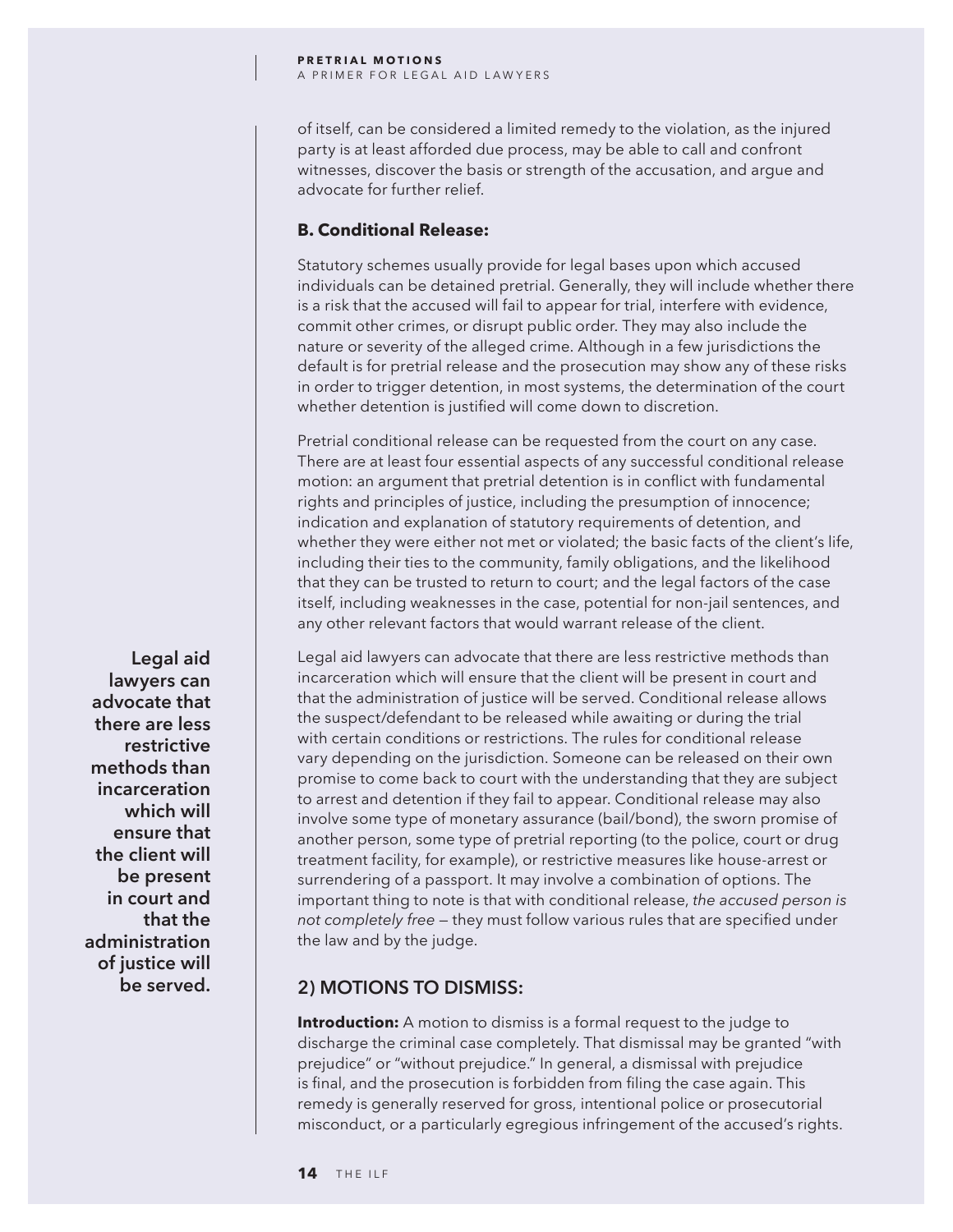A dismissal without prejudice allows the prosecution to refile charges. This is often the remedy granted for a violation which the judge views as more procedural. The goal is a dismissal with prejudice, and so it is incumbent on the defense lawyer to point out the fundamental rights which have been violated, in addition to procedural rules.

There are various times when a motion to dismiss would be an appropriate remedy. Generally, dismissal is granted because of one or more foundational procedural defects in the case (such as lack of jurisdiction), or because the indictment or charging document is legally insufficient, or because violations of law or procedure were reprehensible or render the trial irreparably unfair (e.g., torture), or because the alleged victim in the case has dropped his/her claim. It is worth noting that even in jurisdictions where an acquittal (a finding of not guilty at trial) cannot be appealed by the prosecution, the dismissal of a case can usually be appealed to the higher court.

Foundational or threshold procedural defects include violations of the statute of limitations or lack of jurisdiction. Jurisdiction refers to whether a particular court has the authority or ability to hear a particular proceeding. The court may lack jurisdiction because of the location where an alleged crime took place, based on the nature of the crime, or something else. Defense lawyers must look at subject-matter jurisdiction, territorial jurisdiction, the authority of the prosecutor and time limitations on prosecution.

Legal sufficiency motions, sometimes called "facial sufficiency" motions, are an important aspect to pretrial motions to dismiss. At the time of the filing of the charges, even if all of the prosecution's evidence is accepted as true, it may still not make out the elements of a crime or the fact that the client committed it. For the purposes of a facial sufficiency motion, the strength or reliability of the evidence the prosecution might have at trial is not paramount. In order to subject the accused to the arduous and stressful experience of a criminal trial, the prosecution must at least make a complete accusation which establishes each material element of the accusation against them. If the prosecution fails to properly and sufficiently accuse the client, the defective charging document should be dismissed immediately and the trial should not be allowed to begin. Facial sufficiency motions are normally granted "without prejudice," meaning that the prosecution can seek to bring the case again if they purport to fix the deficiency. Note, the argument that the prosecution has failed to prove one or more elements of the crime may be argued again in the final defense argument, although usually at that stage the argument will be that the element(s) was not proven to the requisite standard (e.g. beyond a reasonable doubt). At the motion to dismiss stage, the argument is that even if the evidence so far presented is unrebutted (taken to be true), the accusation is still incomplete to make out a crime, and thus the accused could never be convicted at trial.

A motion to dismiss may also be based on an argument that the violation of law or procedure is of such gravity or so irreparable that the only remedy acceptable is dismissal of the case. A redo of the proceedings (e.g. in the presence of a defense lawyer) or a simple statement from the court that the action was a violation of the law is not enough. A motion to dismiss based on **If the prosecution fails to properly and sufficiently accuse the client, the defective charging document should be dismissed immediately and the trial should not be allowed to begin.**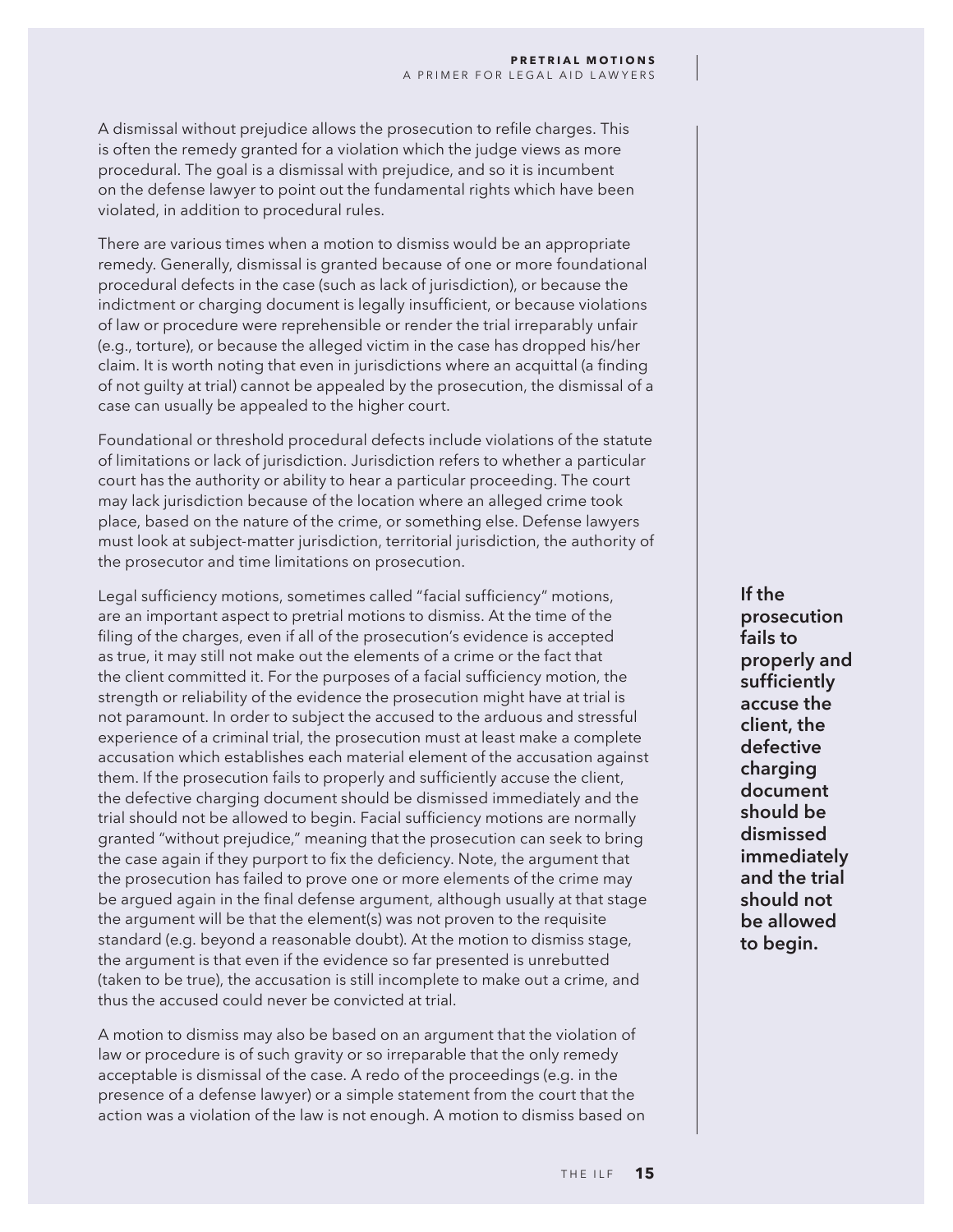the fact that the accused was tortured by authorities, during the investigation or otherwise, is a clear example where the violation was of a fundamental right and the misconduct so egregious that the best remedy is full discharge from the case. The strength of the prosecution's case or the culpability of the accused is irrelevant, and redoing the procedure would not cure the wrong. The defense lawyer should make every effort to push for dismissal of the case, but can also argue for alternative remedies in the event the judge is not willing to dismiss the case, like exclusion of evidence. If the judge will not dismiss a case based on torture of the suspect during interrogation, any confession obtained as a result of the torture is wholly unreliable and should not be considered as evidence of guilt.

# **3) MOTIONS CONCERNING EVIDENCE – PRODUCTION AND DISCLOSURE VS. EXCLUSION AND NULLIFICATION**

**Introduction:** Pretrial motions also work to fulfill basic expectations of fairness. At a very fundamental level, every person accused of a crime has a right to defend himself at a fair trial. Judges have a gatekeeping role in this regard, as they have the authority and responsibility to protect individual rights and uphold the law. Concerning evidence, the determination needs to be made as to what evidence must be produced and disclosed to the accused in order to fairly prepare a defense and what evidence "comes in to the trial," or can be considered in the substantive determination of guilt, in order for the trial to be fair. Different jurisdictions have different doctrines which empower judges to guarantee the fairness of the trial and deal with instances of unfairness. This section presents possible motions to compel the production and disclosure of evidence and motions to seek legal remedies when there is a problem or issue relating to evidence (e.g. who it was obtained by and/or under what circumstances).

# **A. Motions to Compel Evidence – Disclosure and Production:**

There are several critical pieces included in the right to defense and the right to a fair trial, like the right to counsel and the right to be notified of the charges. Certainly, knowing the evidence that the prosecution has to prove their case (sometimes called "discovery") and being allowed to present defense evidence are two important pieces to being able to prepare a defense. Exactly what evidence must be disclosed to the accused and when, in order for the trial to be fair, has a wide range of answers depending on the jurisdiction, and is a question that has not been fully addressed in many places either in law and procedure or litigation. Particularly in places where the issue is still developing, defense lawyers should be filing discovery motions early and often, in order to uphold the client's right to defense. The discovery motion is asking the court to compel the prosecution to disclose all the evidence that they have—both inculpatory and exculpatory. In jurisdictions that have plea bargaining, having prompt knowledge of the evidence that the prosecution has is paramount to being able to make an informed decision on whether to accept the plea bargain or proceed to trial.

The right of the accused to present evidence in his defense is well accepted. However, there may be certain types of evidence that are under the

**Certainly, knowing the evidence that the prosecution has to prove their case … and being allowed to present defense evidence are two important pieces to being able to prepare a defense.**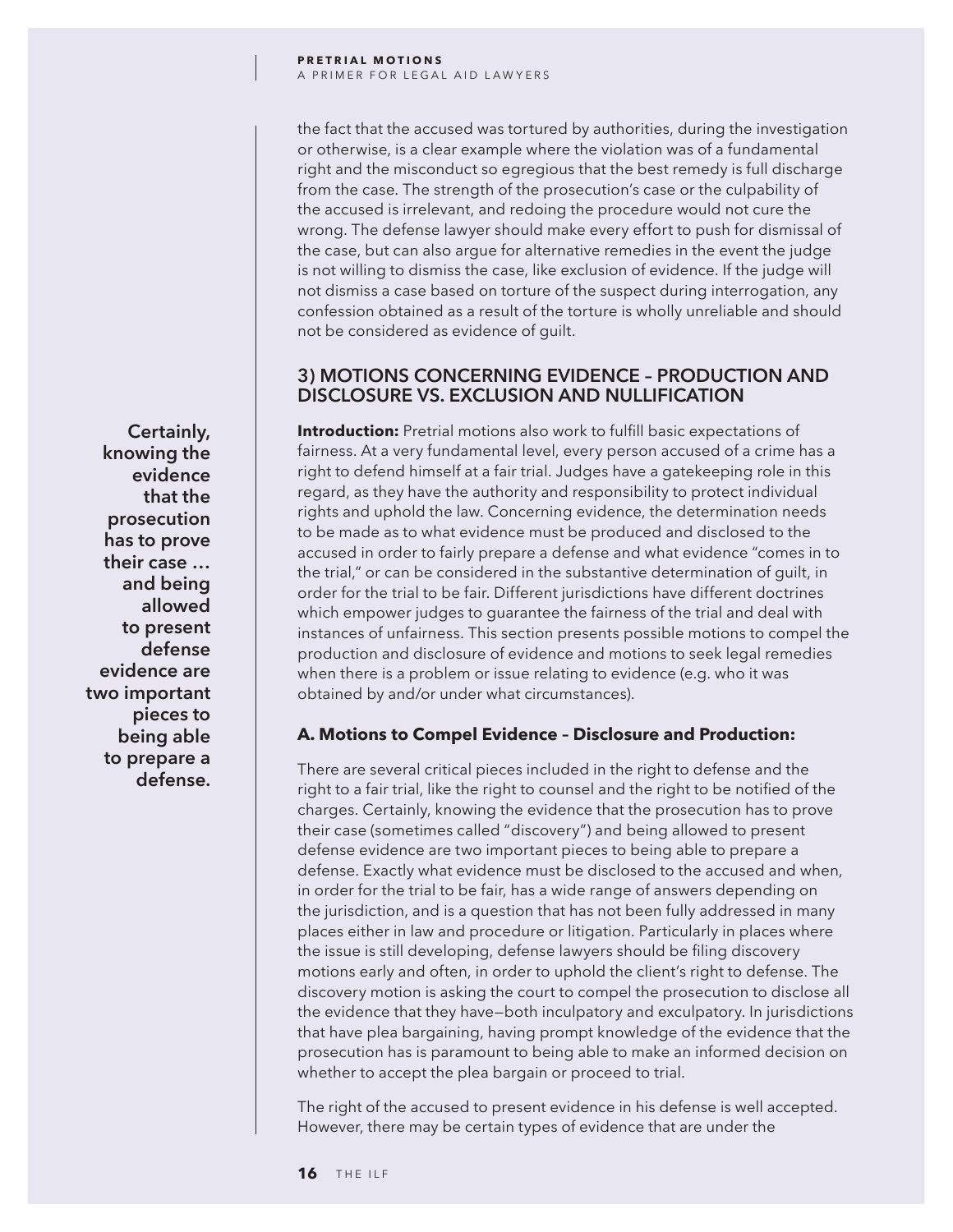prosecutor's control or which would be stronger if ordered by the court. In such cases, the defense lawyer can file a motion to compel production of evidence. For example, certain medical examinations or forensic tests may be conducted only at the behest of the prosecutor. Where the client claims that he was tortured, demanding a medical examination immediately is advisable. In most cases, the client will be detained, and consequently an independent medical examination by a defense doctor may be impossible or, at least very difficult (although trying to obtain one is likely in the client's interests). The defense lawyer might also file a motion to compel production of a witness for pretrial testimony regarding the violation. Ultimately, a pretrial hearing with witnesses and evidence may be necessary in order to fully litigate the issue.

# **B. Motions to Exclude or Nullify Evidence:**

On the other hand, when evidence is illegally gathered (typically in a way that violates the accused's rights), the proper remedy is for the court to exclude the evidence. There are two ways to determine whether authorities recovered evidence in accordance with the law. One way is to make this determination by simply looking at the discovery provided, including the police paperwork, search/arrest warrants, etc. However, the paperwork is often insufficient to understand the circumstances or may inaccurately reflect what actually occurred (according to the client), so it may be necessary to make further inquiry. In such instances, the defense lawyer should make a motion to compel production of evidence, as explained above, like the police officer who made the arrest or seized the evidence or interrogated the suspect, to probe the circumstances surrounding the seizure of the evidence before the judge decides whether to exclude the evidence. Some jurisdictions have incorporated pretrial hearings on these important issues into the criminal justice process, so that the court can ensure in every case that the search was conducted lawfully, that the physical evidence was legally obtained, that the suspect was not tortured or forced to make a confession, that the identification of the accused was conducted properly, etc.

With exclusion of evidence, the court is making a determination that the evidence cannot be considered in the trial. The evidence may have been obtained unlawfully (without a warrant or as a result of torture or coercion) or it may have been gathered properly but subsequently handled in a way that violates rules of evidence, rules of procedure or other rules. The consequence of the unlawful action – the exclusion of the evidence – is meant to remediate the violation.

Nullification is another possible remedy presented in some jurisdictions, but in many cases it is a synonymous term and has the same effect as exclusion. Generally, the law will state what the defense lawyer can move to nullify, whether for example it is evidence, like documents, or whether it is procedures or proceedings. The scope or effect of the nullity, particularly when procedures or proceedings are nullified, may be delineated in the statute or may be open for interpretation. Oftentimes when a procedure or proceeding has been nullified, the effect of this nullification is that the proceeds of this procedure are treated as if they do not exist.

**On the other hand, when evidence is illegally gathered (typically in a way that violates the accused's rights), the proper remedy is for the court to exclude the evidence.**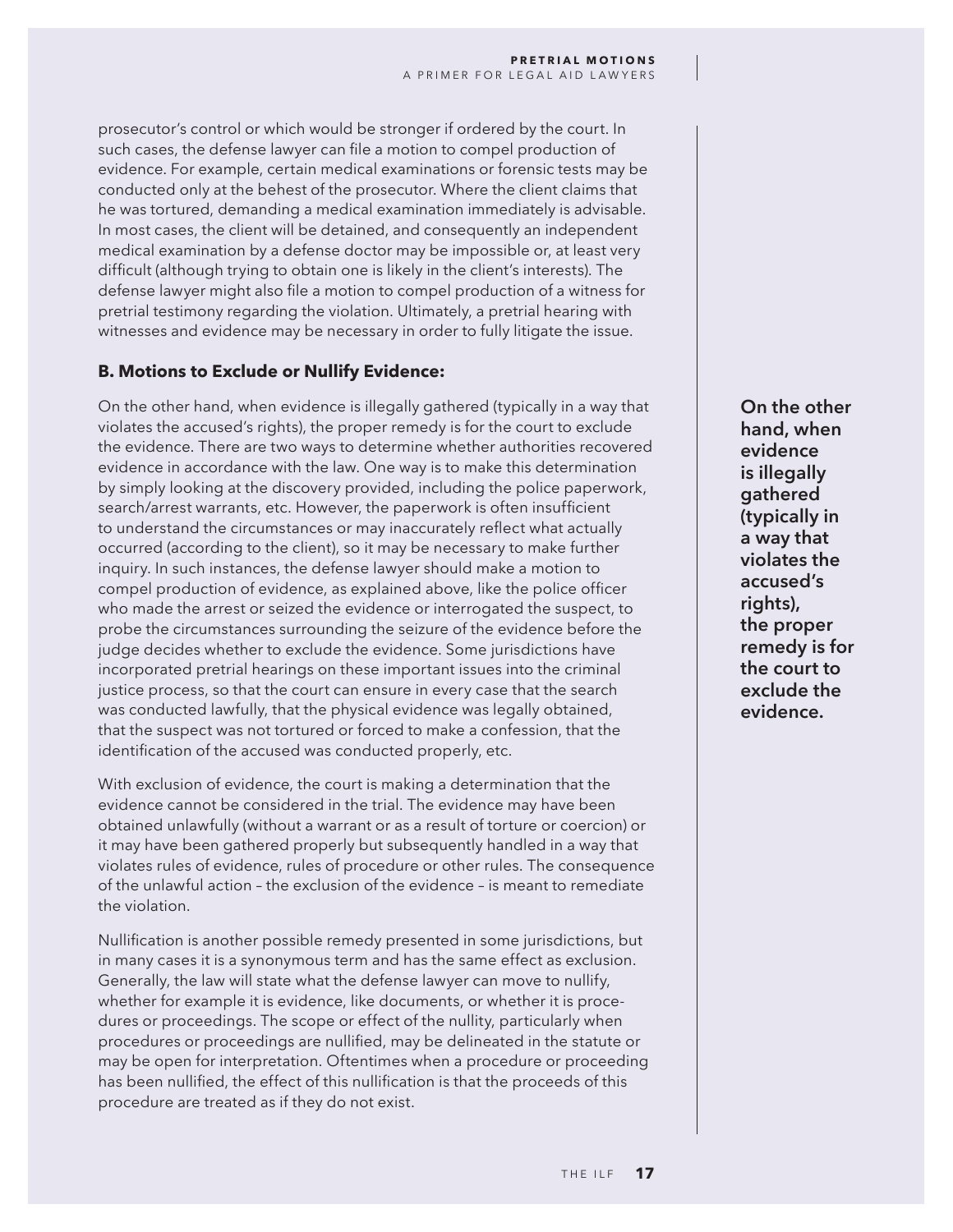### **PRETRIAL MOTIONS** A PRIMER FOR LEGAL AID LAWYERS

The proceeds of the nullified procedure can be understood under the "Fruit of the Poisonous Tree" doctrine, which provides the logical connection between the unlawful action and the exclusion of evidence. When police perform an action, like a search or seizure, illegally and against the individual's rights, that police behavior is considered "poisonous." Any evidence that is obtained as a result of, or growing out of, this poisonous, illegal police behavior is like the fruit of a poisonous tree — that evidence itself is poisoned by the police misconduct and therefore cannot be used against the individual. The "fruit of the poisonous tree" doctrine is applied as a punitive measure intended to serve as a deterrent against future police or prosecutorial misconduct.

There are some exceptions to this doctrine, however, that have developed to varying extents in different jurisdictions. If the evidence was also independently obtained through legal means, if it is inevitable that the evidence would have been discovered in the course of the investigation, or if the court determines that the illegal action did not affect the overall fairness of the investigation, such evidence may still be admitted.

In certain cases, success on a pretrial motion concerning evidence will be determinative of the outcome of the case. For example, if the charge is possession of illegal narcotics, but the drugs were seized in violation of the law and the defense lawyer successfully argues that the drugs should be excluded from evidence, then there is no evidence of the illegal narcotics in the record, and the client cannot be convicted for possession thereof. Moreover, if the only evidence of guilt against the client is a statement of admission made to the police, but the statement was obtained using torture, if the court excludes that statement as a remedy to the illegal way in which it was obtained, then there is no longer any evidence of guilt. The defense lawyer should pursue a pretrial motion to dismiss (or nullify the case).

One thing to keep in mind is that litigation of these pretrial motions may happen in front of the same judge that will preside over the trial. This means that the same judge will hear all of the evidence that the defense lawyer ultimately does not want the "fact-finder" to be able to consider. The idea is like ringing a bell. Once the bell is rung, there is no way to "un-ring" the bell. The judge ruling on the pretrial motion has already heard the evidence, and it will be difficult to un-ring that bell when they become the finder of fact. The defense lawyer may try to have the pretrial issues heard by a different judge. Where this is not possible, the defense lawyer must make absolutely clear that the judge (or the fact-finder if different from the judge) must determine guilt or innocence based only on the evidence that was admitted in court into the record legally.

# **4) MOTIONS AFFECTING PROCEDURE:**

Defense lawyers should also consider whether to file pretrial motions that will affect the procedure of the case in the accused's interests, or limit undue prejudice or bias against the accused. Criminal procedure codes generally provide for mechanisms to sever or join cases, or change the venue of the proceedings.

**Any evidence that is obtained as a result of, or growing out of, this poisonous, illegal police behavior is like the fruit of a poisonous tree — that evidence itself is poisoned by the police misconduct and therefore cannot be used against the individual.**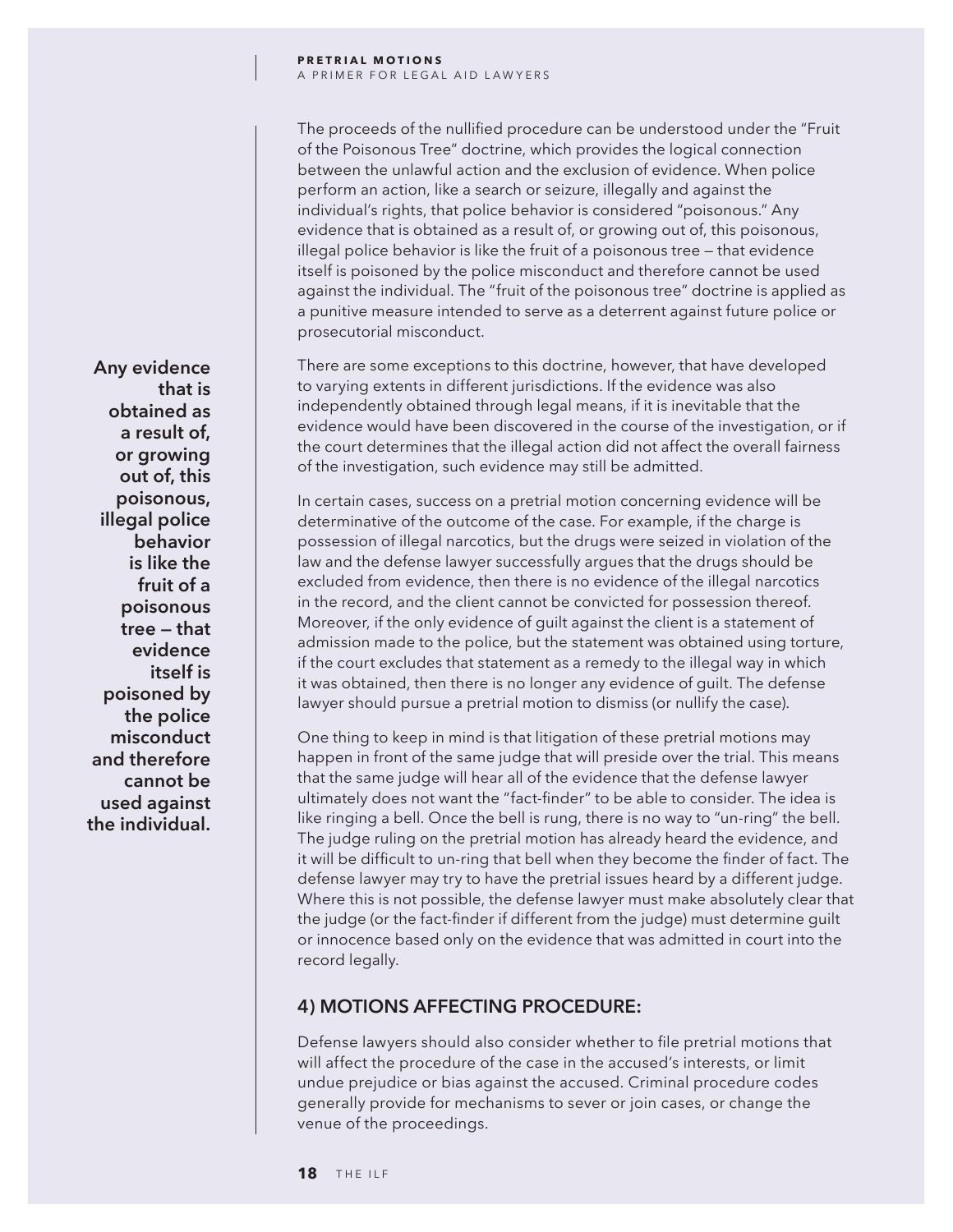Sometimes one defendant is charged with multiple different offenses. For example, the defendant may be charged with trafficking in heroin on one date and also for a murder that happened several months later. The two offenses have nothing to do with each other. Even though judges are supposed to be neutral and impartial, if the judge hears about the murder case, it may have an impact on his opinion on the drug trafficking case. If the judge is influenced by knowledge of the unrelated case, even without knowing it, the defendant will be denied the right to a fair trial. In such a situation, the legal aid provider should move to "sever" (separate) the charges (drug trafficking and murder) in order to have two separate and independent trials, with different judges, possibly different prosecutors, and different juries (if applicable).

Other times, the client may be charged with the appropriate charges, but he may be charged with another person, and the circumstances of the case may be such that the trial of the two together is unfair. The defense lawyer may seek to have the client's case severed from the co-defendants. This is a matter of law and strategy. For example, if the co-defendant made a confession that implicates the client and this confession is not legally admissible against the client, then the defense lawyer may want to sever the client from the codefendant because the client cannot get a fair trial in front of the same judge who is hearing the co-defendant's confession.

On the other hand, the defense lawyer may want to file a motion to have cases joined together, whether it is separate charges against the same defendant (the client) or separate cases involving the same incident (the client and what should be a co-defendant). For example, if the client and another person are charged with drug trafficking of the same drugs and in the same location at the same time, the defense lawyer may want to keep the two defendants joined for trial, because the strategy may be to tell the judge that the client did not know anything, and that it was the other defendant who was the real trafficker.

In addition to severance and joinder, change of venue motions are important pretrial motions. In some situations, the defense lawyer may argue that the current venue will not afford the accused a fair trial, perhaps because of the notoriety of the case or the client and the prejudice against the accused that entails. Similar situations may also affect the safety of the accused and moving the location of the trial may be necessary for the client's security. Finally, where specialized courts exist, whose purpose is to provide more comprehensive, population specific justice, the defense lawyer should consider seeking to move the case to the specialized court. Juvenile courts, domestic violence, and drug courts are increasingly available in court systems.

**In addition to severance and joinder, change of venue motions are important pretrial motions.**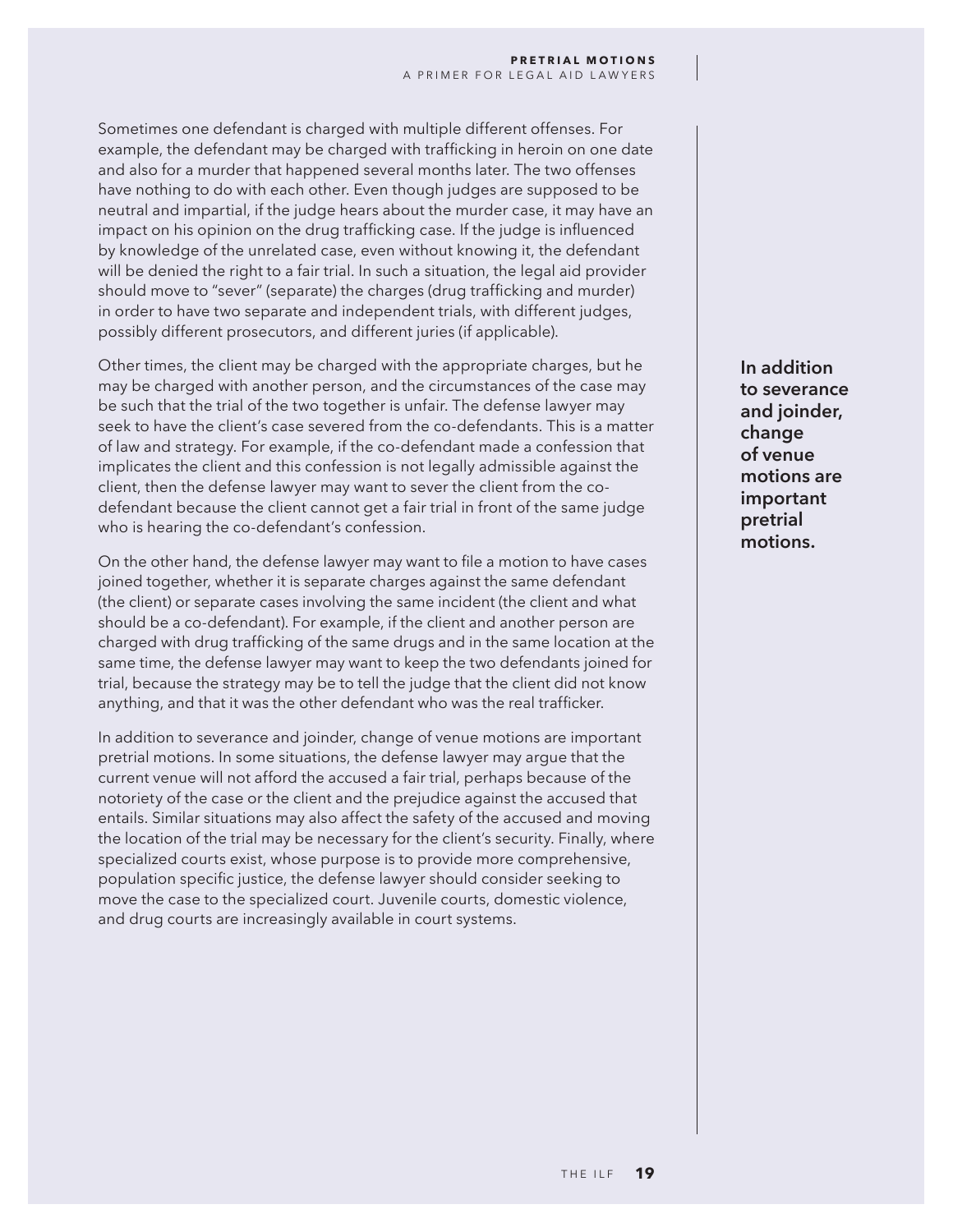# **CONCLUSION NOISUPIOS**

**The role of an effective legal aid lawyer includes filing and arguing pretrial motions to the court that may be advantageous to the accused.** Lawyers can only protect the fundamental rights guaranteed to the accused if they promptly, proactively and consistently raise violations of these rights in court, to a judge. It is judges who have the final authority to correct the injustices and violations that are routinely perpetrated against the criminally accused. The first — and most important — step is for the defense lawyer to consider, strategize, file, and litigate these pretrial issues through motions to the court. In fact, there may be several motions that are necessary to address all of the issues on a case, and they may need to be appealed and litigated up to higher courts. Of course, instruction from the client will be guiding, but the lawyer must anticipate arguments and decisions and be ready at every turn to file the next motion or appeal. Through the systematic practice of filing pretrial motions, defense lawyers can ensure the protection of fundamental fair trial rights as a matter of course.